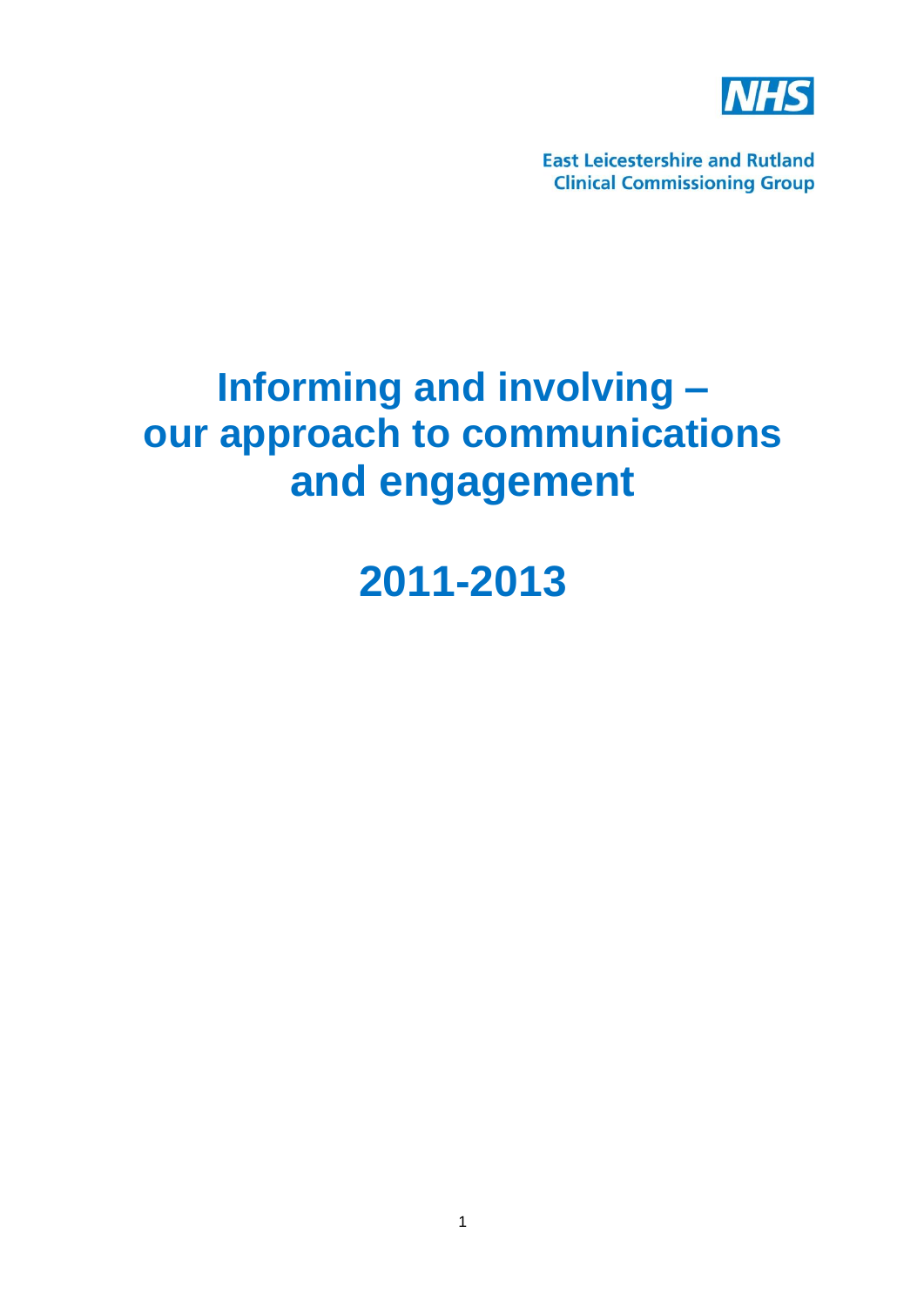### **Contents**

- **1. Executive Summary**
- **2. About us**
- **3. A picture of health in East Leicestershire and Rutland**
- **4. Our vision, values and goals**
- **5. Aim and objectives**
- **6. Communications and engagement principles**
- **7. Understanding our audiences**
- **8. Equality and diversity**
- **9. Our duty to involve**
- **10. Resources**
- **11. Governance and accountability**
- **12. Evaluation**

**Appendix A - Communications and Engagement Action Plan 2011-2013**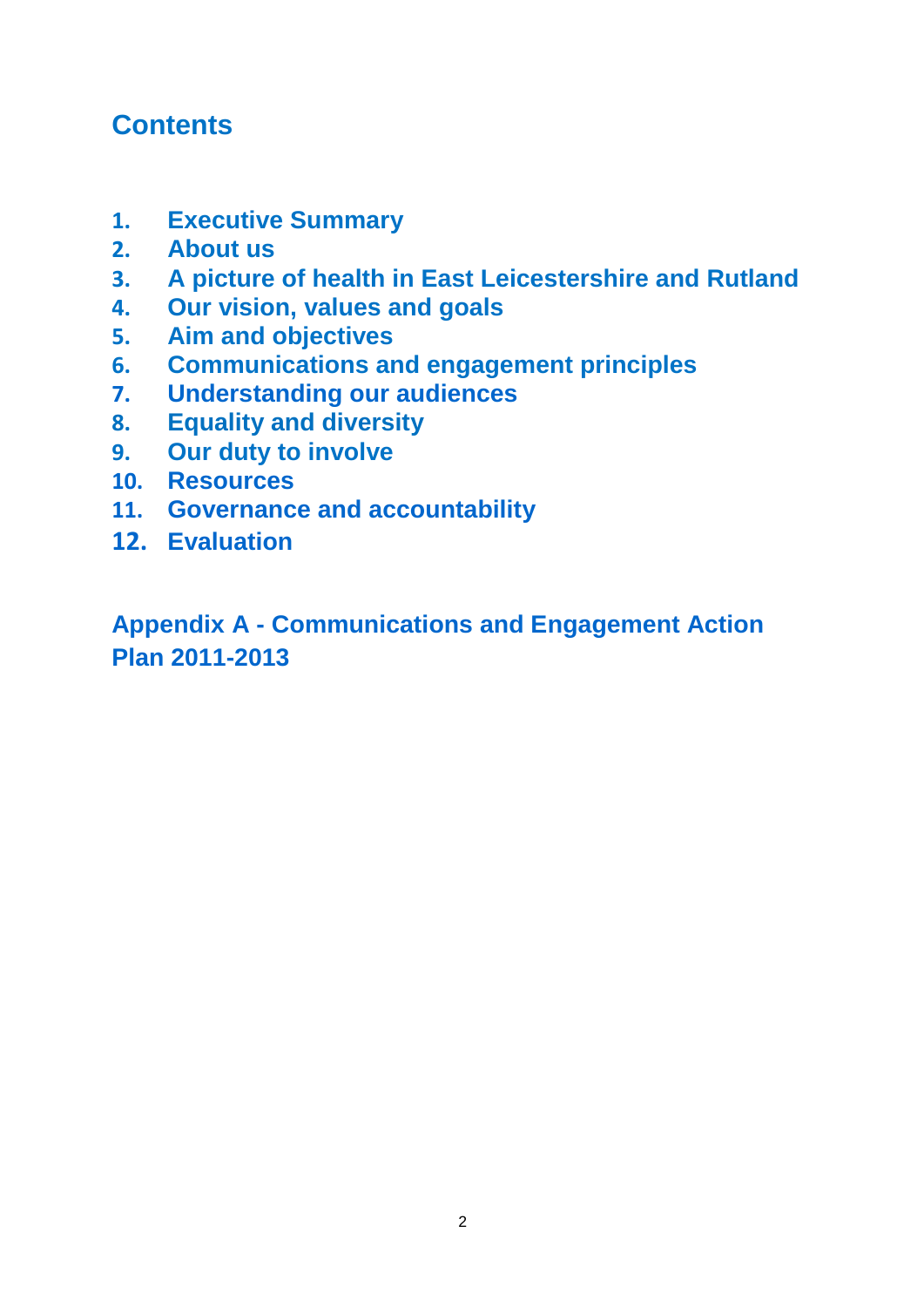### **1. Executive summary**

East Leicestershire and Rutland Clinical Commissioning Group (ELR CCG) has a clear vision for the delivery of healthcare in our area. We aspire to improve health by meeting our patients' needs with high quality and efficient services, led by clinicians and delivered closer to home.

Involving and informing people is a critical part of delivering our vision and is one of our core organisational values. We aim to see our patients, partners and stakeholders, staff and clinicians, truly involved and informed when it comes to local healthcare. This strategy describes how we will achieve this and is supported by an action plan detailing the work we are undertaking now, and over the coming year.

We know East Leicestershire and Rutland has a diverse population made up of many different groups and communities. People have differing health needs which need tailored commissioning, communication and engagement. Our strategy is designed to respect and reflect the needs of all communities and groups in order to deliver first class health services to all. This is most apparent in our commitment to delivering equitable health services in line with equality legislation and policy. This is supported by our approach to tailoring our communication, engagement and consultation to meet the needs of our different communities.

Where they want to be, people will be actively involved in the activities of the local NHS as a matter of course. As far as possible patient and public involvement programmes will be proactive and ongoing rather than reactive. They will be undertaken in accordance with legislative requirements. This strategy outlines our legal duties and how our organisation"s governance arrangements will ensure we meet our legal obligations.

Converting patient experience and feedback to insights that influence our decision making is also a key part of our work. We have devised an involvement model to ensure this happens at all levels and across our organisation.

Also key to our work is the involvement of our constituent GP practices who help to shape our plans and decision making. Formal arrangements are set out in ELR CCG"s Constitution and are supported by effective two-way dialogue and clinical engagement through channels such as locality meetings, CCG intranet, newsletters and regular practice visits.

Key local partnerships and collaboration are fundamental to successful commissioning that meets the needs of local people and helps us to develop highquality and efficient healthcare services. ELR CCG is working in partnership with our two Local Authorities and local Health and Wellbeing Boards in Leicestershire and Rutland to assess and respond to local needs and to lead and influence collaborative service redesign by sharing knowledge of clinical effectiveness and risk. We are also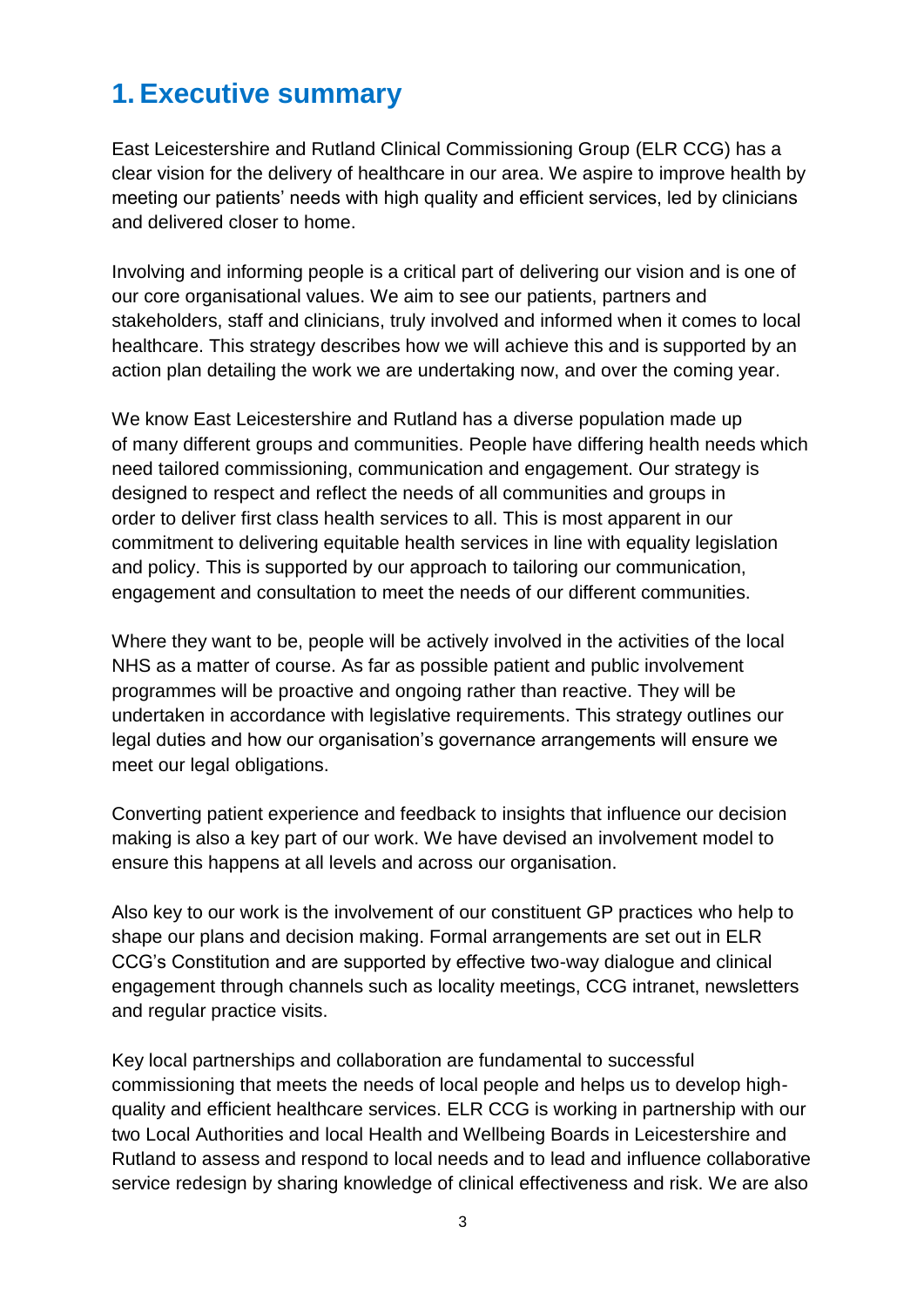committed to developing our relationships with Leicestershire Local Involvement Network (LINk) and Rutland Local Involvement Network (RLINk) ensuring representation from these key groups at Board level and in support of individual projects.

Our staff will be instrumental in helping us to deliver effective health services – they are our most important asset. Our aim is for our staff to become effective advocates of the CCG by developing a team that people want to work with, equipped with the right skills, knowledge and understanding of our vision. This in turn will help us to deliver our priorities, improve health services and people"s health. This strategy will therefore complement ELR CCG"s Organisational Development Plan, ensuring that effective staff communication and engagement are built in to our day to day business.

Wherever possible we will work in conjunction with local partners such as the PCT Cluster, neighbouring CCGs, Leicestershire County Council, Rutland County Council and our Providers to create and maximise shared opportunities for communications and engagement – enabling a whole system approach to tackling health issues and also social and economic issues which impact on health.

# **2. About us**

By 2013 when Primary Care Trusts (PCTs) are abolished, ELR CCG will have full responsibility for commissioning healthcare services for residents in Blaby, Lutterworth, Market Harborough, Rutland, Melton Mowbray, Oadby and Wigston and surrounding areas. We will also have responsibility for managing an NHS budget and monitoring contract performance of the services we commission.

ELR CCG was created in shadow form in 2011 and has already established a strong position in the management of local healthcare. In April 2012, ELR CCG took on delegated budgetary responsibility from the Leicestershire County and Rutland PCT and is responsible for commissioning decisions, with the Leicester, Leicestershire and Rutland PCT Cluster retaining statutory obligations until the CCG is authorised.

Our CCG is formed of GPs from 34 practices in the south and east of Leicestershire and Rutland serving around 315,000 patients. The CCG is governed by a Board comprising elected GP Members, a secondary care clinician and lead nurse, Independent Lay Members, representatives of LINks and senior managers. It is supported by a team of staff overseeing the daily business of the CCG.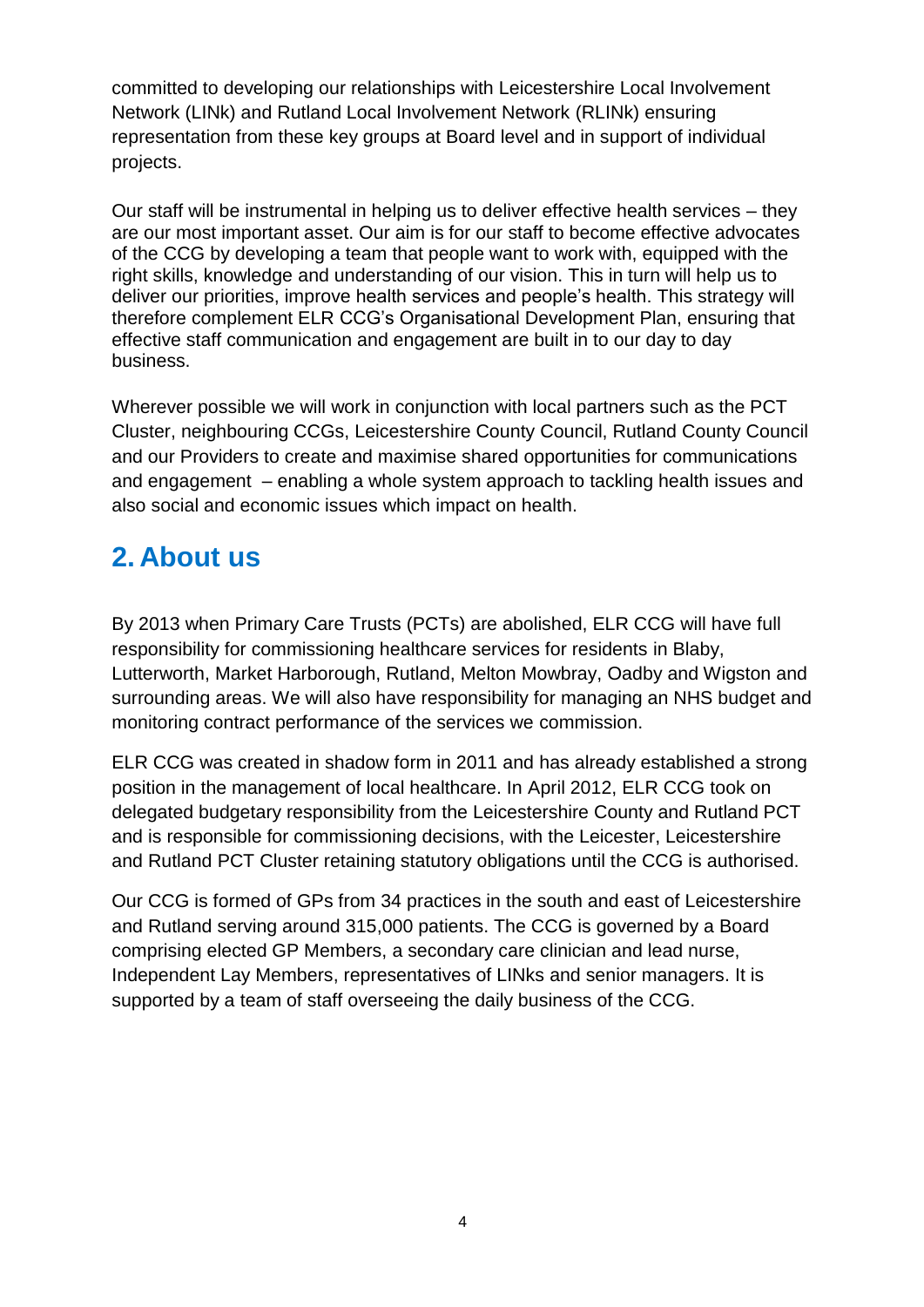### **3. A picture of health in East Leicestershire and Rutland**

#### **Population**

The population of Leicestershire and Rutland is growing. The 2006-based population projections from the office of national statistics show that the population is predicted to rise to 719,400 by 2013 and to 754,200 by 2018. This is an increase of five per cent between 2008 and 2013 and ten per cent between 2008 and 2018, an average increase of one per cent per year.

The population structure is different to the population structure for England. There is a greater proportion of older people and fewer younger adults and younger children than the national average. In addition, whilst the overall population growth is predicted to be five per cent by 2013 the numbers of people aged 65 years and over will grow by 18 per cent. This will increase to 34 per cent by 2018. This will have a significant impact on the health needs of the population, particularly long term conditions, and the need and demand for health services.

#### **Ethnicity**

The majority of the population who live in Leicestershire and Rutland are white British (89.4 per cent) compared with an England average of 83.6 per cent. The main minority ethnic groups are Asian or Asian British (4.9 per cent) with Indian the most significant part of this group (3.6 per cent) and other white, including Irish (2.6 per cent). It is anticipated that the proportion of people from black and minority ethnic groups will continue to increase through both natural population growth and through migration.

#### **Life expectancy**

Over the years there have been significant improvements in the health of our local population. On average people are living longer. Fewer people are dying prematurely of the major killers, including cardiovascular disease (CVD) and cancer. However, there is still much room for improvement. Compared to national averages our population is relatively affluent. Therefore we compare favourably with England averages in our overall life expectancy and general health outcomes.

#### **Health inequalities**

Health inequalities continue as a symptom of underlying socio-economic inequalities. Premature mortality rates for CVD, cancer and respiratory disease account for most of the inequalities in life expectancy between the most and least deprived. Illness rates for mental illness, CVD, cancer and respiratory disease explain most of the inequalities in day to day health and wellbeing between the most and least deprived. Poor access to high quality health care remains an issue for socially disadvantaged groups.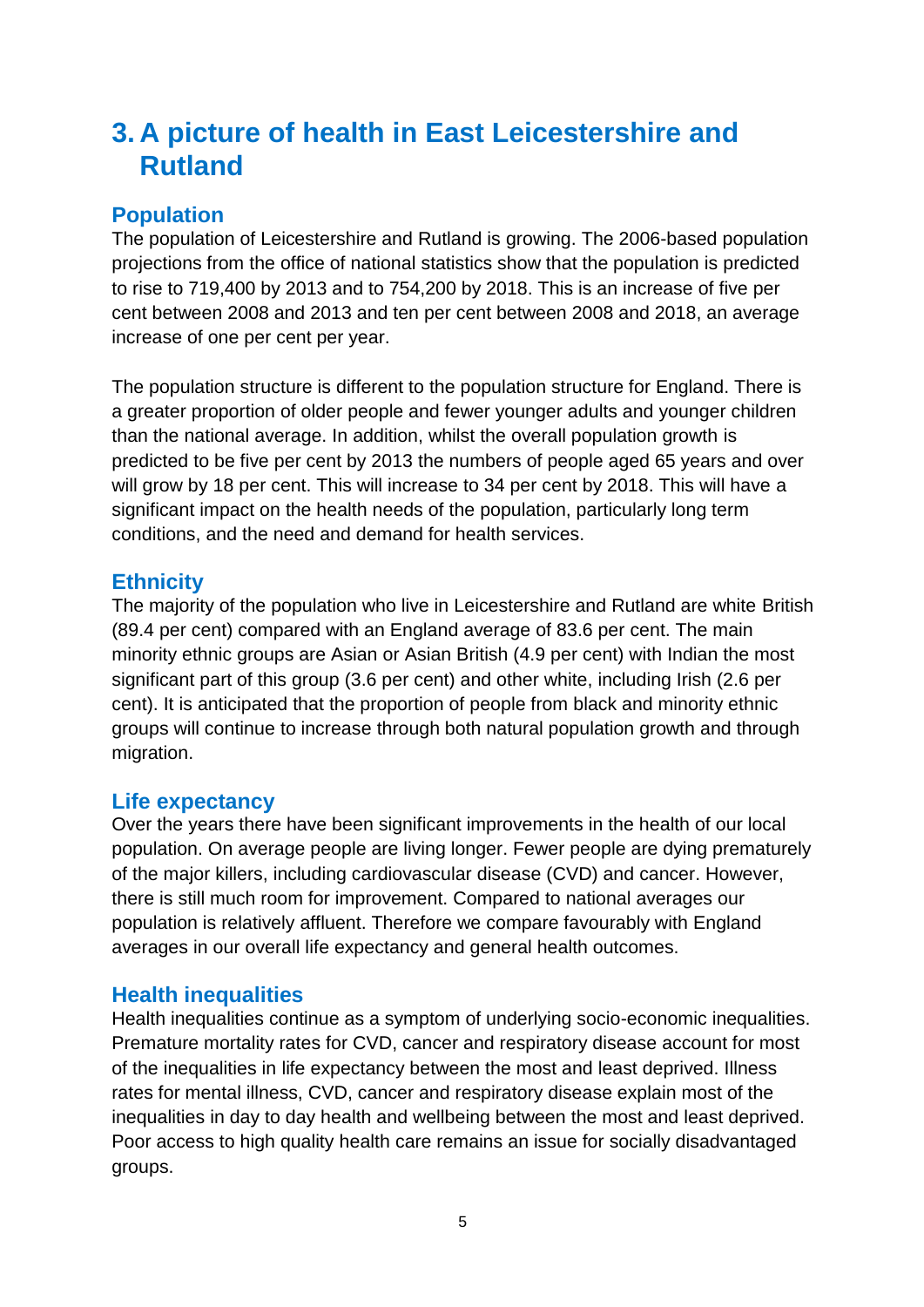# **4. Our vision, values and goals**

ELR CCG has developed a clear vision and a set of underpinning values for the organisation taking into the account the views of CCG staff, GP practices, patients, carers and key Leicestershire and Rutland stakeholders including representatives from LINk, partner organisations, the newly formed local Health and Wellbeing Boards and local community groups.

Our vision and values can be seen below:



Our vision and values underpin everything ELR CCG does, and with the advantages that come with creating a new organisation, they give us the opportunity to improve the way the local NHS engages and communicates with our patients, public, clinicians, staff, partners and other stakeholders.

We sought views from our staff, our member practices, clinicians, the public, our patients and carers, and partner organisations about the changes people would like to see in local healthcare and where we should be focusing our efforts. The broad themes that stood out in what people told us are: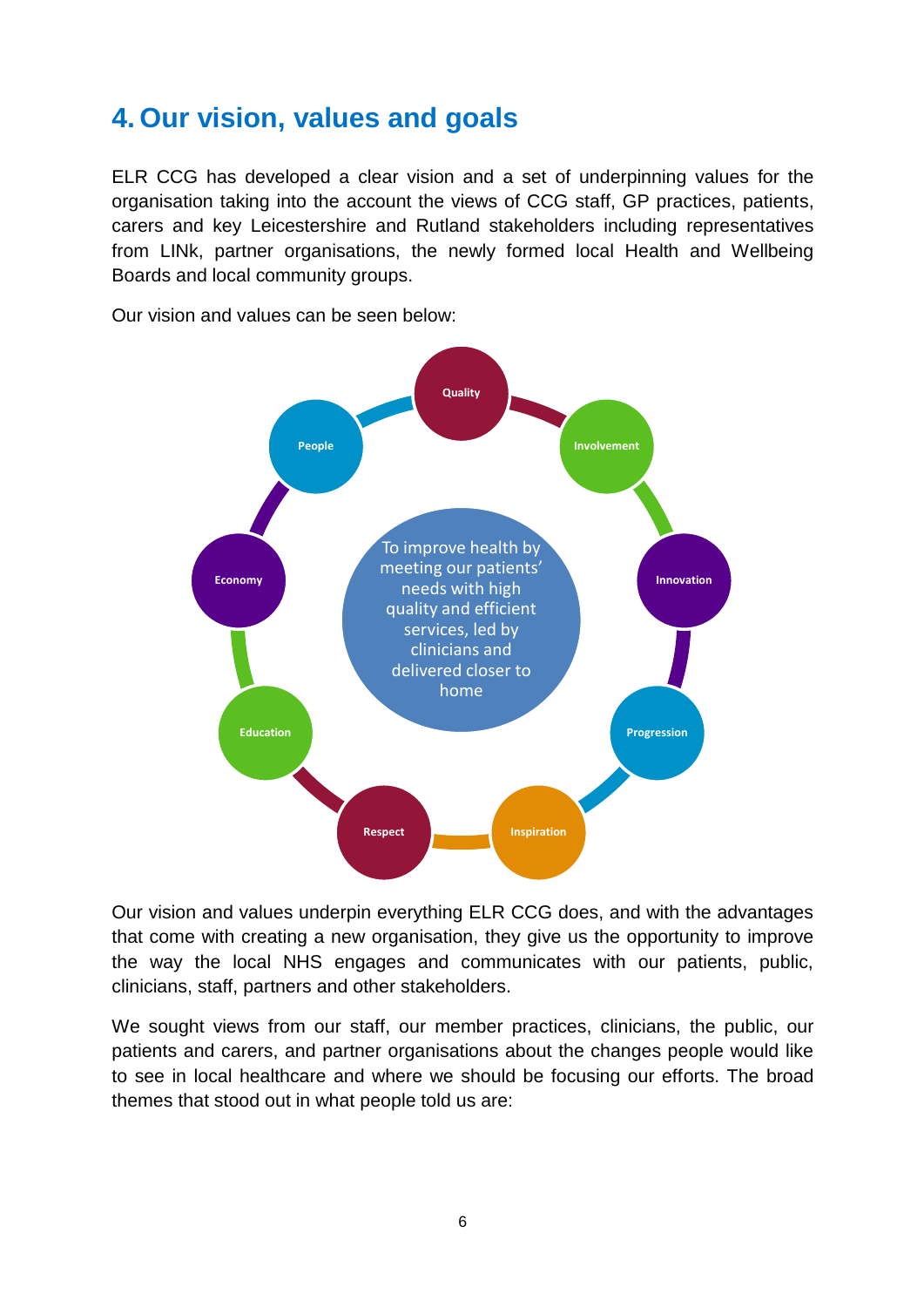- **•** Care delivered closer to home including access to services in patients" own homes and other alternatives to hospital admissions
- **•** Closer working with social care to improve care pathways
- **•** More work on prevention (reducing diseases through screening, advice and health checks)
- **•** Better quality and more effective services

As a direct result of our extensive engagement with local people, we have developed the following strategic aims:

 **Transform services and enhance quality of life for people with Long-Term Conditions**

With a particular focus on COPD, diabetes, dementia and mental health

- **Improve the quality of care** Focusing on clinical effectiveness, safety and patient experience, with specific goals to deliver excellent community health services and improve the quality of primary care
- **Reduce inequalities in access to healthcare** Targeting areas and population groups in greatest need
- **Improve integration of local services** Between Health and Social Care, and between Acute and Primary/Community Care
- **Listening to our patients and public** Commitment to listen, and to act on, what our patients and public tell us
- **Living within our means** Effective use of public money

Plans for communications and engagement activity are being developed to support each of these priority areas and the projects being delivered within them. Plans will reflect the aims and objectives of this strategy.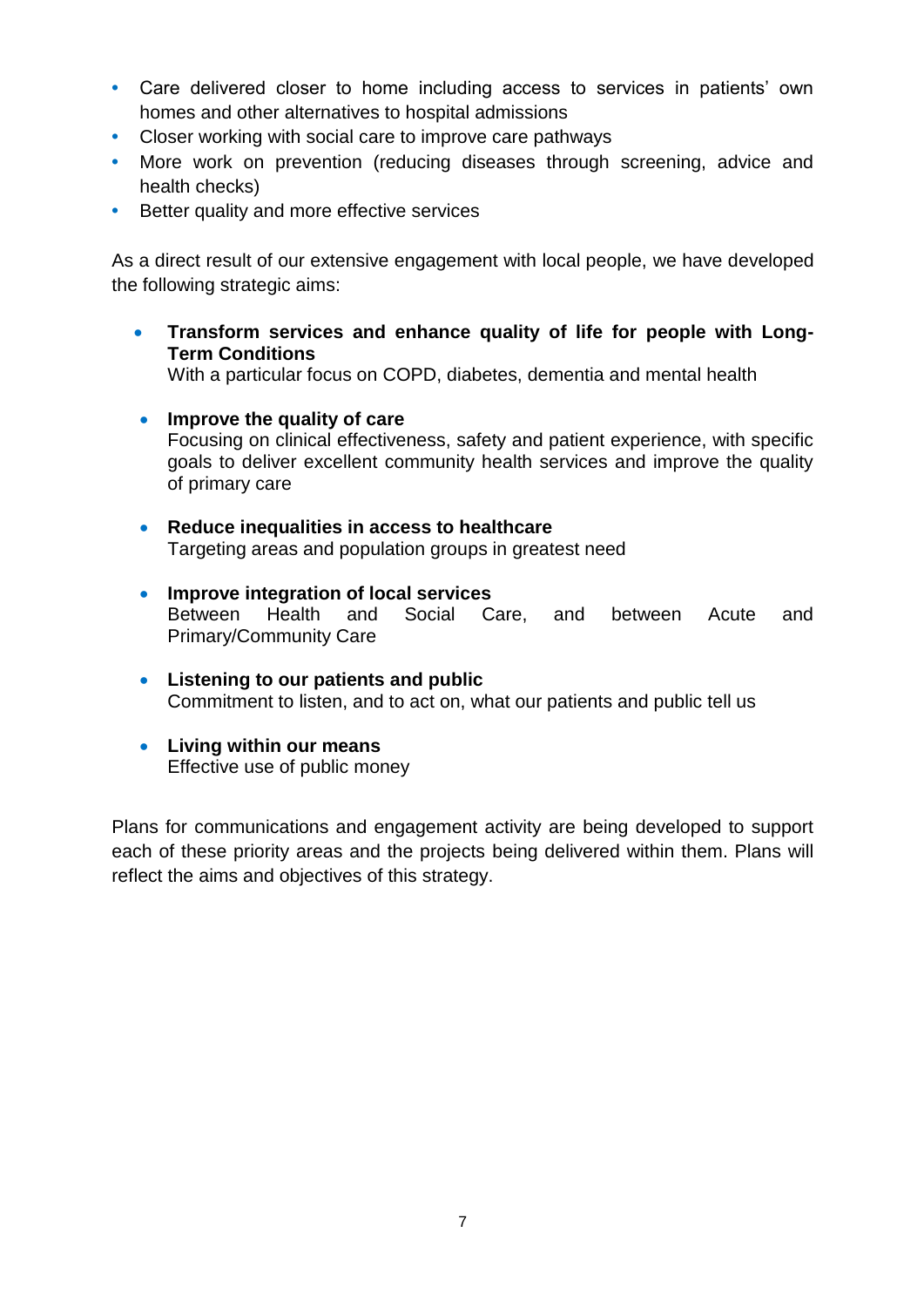# **5. Aims and objectives**

This strategy has been developed primarily to support the emerging organisation and its work through transition to authorisation in April 2013. It is also however, intended to lay the necessary foundations to assist ELR CCG in achieving its vision beyond authorisation and to support effective delivery of our strategic aims.

The key communications and engagement objectives of the strategy until the end of March 2013 are:

- 1. Embedding powerful and effective public engagement and involvement
- 2. Establishing and embedding excellent external relations and partnerships
- 3. Establishing and embedding excellent internal relations and clinical engagement
- 4. Planning and delivering effective health campaigns
- 5. Building a trusted CCG identity

An action plan detailing the CCG"s approach to achieving these objectives is attached at [Appendix A.](#page-17-0)

# **6. Communications and engagement principles**

A clear set of communications and engagement principles underpin the work of ELR CCG. We will ensure that our communications and engagement activities are:

- Clear and professional
- **Accessible**
- Honest
- Respectful
- Timely
- Relevant
- Cost-effective

Additionally, we will:

- involve and empower our staff, GP practices, practice managers and board members, encouraging them to be advocates for our organisation and the NHS
- act in accordance with all relevant legislation including the Freedom of Information Act (2000), the Data Protection Act (1998) and relevant NHS confidentiality guidance
- respect the sensitivities, circumstances and needs of individuals, taking into account matters of equality and human rights and supporting legislation at all times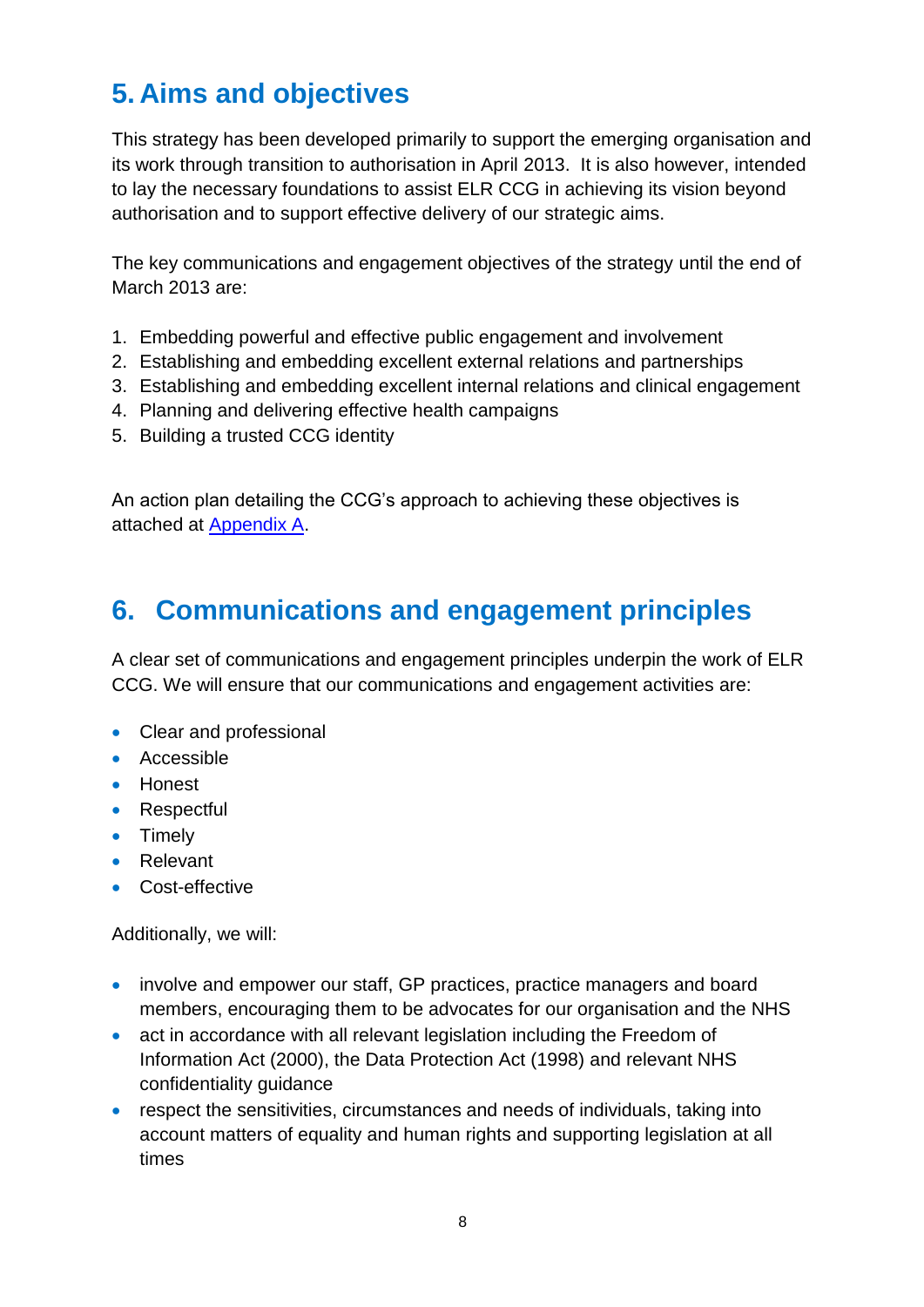- recognise the value of partnership in delivering effective communications and engagement, working in partnership where our activities affect or involve another party and/or where a partnership approach will result in more effective delivery and outcomes
- evaluate our activities to ensure we are meeting the needs of our audiences and demonstrating a tangible return on investment
- ensure that feedback is collated appropriately and channelled into the appropriate decision-making processes, and that demonstrable action is taken as a result
- **EXECT** ensure stakeholders receive feedback letting them know how their views have been used and the decisions made as a result

# **7. Understanding our audiences**

To support this strategy, an extensive exercise was undertaken to identify all those people and groups with an interest in ELR CCG and a master list of key local stakeholders has been created.

For each communications and engagement activity, this list will be used to map the relative influence and interest - in terms of "high", "medium" and "low" - of our stakeholders to enable more focused targeting of engagement and communications activities.

We are also dividing our stakeholder list into 'groups' and will be undertaking research to determine the preferred communication methods and available communications channels for each. While the classification system does bring difficulties as individuals and groups may fit into more than one category, it does help to clearly identify relevant audiences and communications channels for specific projects. It will be used in conjunction with demographic information to plan and implement communications and engagement activities.

| <b>Group A</b> | Patients, service-users and carers accessing NHS services, PPGs,<br><b>PPG Chairs Network</b>                                                                                |
|----------------|------------------------------------------------------------------------------------------------------------------------------------------------------------------------------|
| <b>Group B</b> | Community organisations - includes condition specific, religious/faith<br>groups, elderly and young people, voluntary organisations                                          |
| <b>Group C</b> | ELR CCG practices – our constituent GPs, Practice Managers and<br><b>Practice Nurses</b>                                                                                     |
| <b>Group D</b> | Clinicians - NHS partner organisations, independent primary care<br>contractors (dentists, optometrists, pharmacists)                                                        |
| <b>Group E</b> | ELR CCG staff – includes all staff and Board Members                                                                                                                         |
| <b>Group G</b> | General public and local opinion formers - includes special interest<br>groups, patient representative bodies such as Leicestershire LINK,<br>HealthWatch, MPs and the media |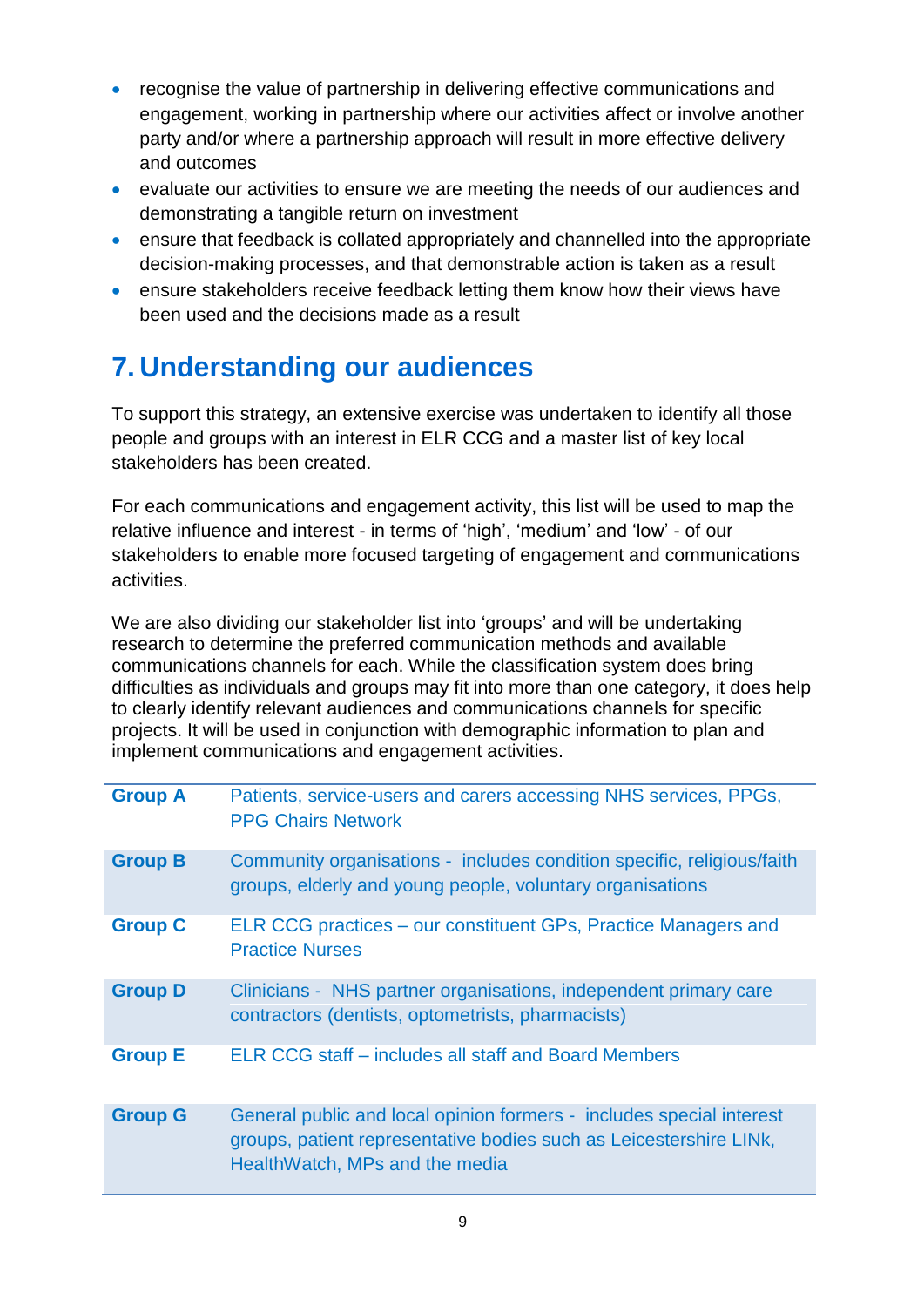We will make use of social marketing methodologies where possible to ensure our communications and engagement activity is appropriately tailored and targeted to the most relevant audiences. This will be done on a project by project basis in line with the different needs of each activity and its audience.

ELR CCG will also take ownership of the legacy PCT membership (patients and members of the public who have signed up to become members of the organisation due to a particular interest in helping shape health services and to learning more about healthy living), segmented to reflect our CCG boundaries (4,364 members). Good use will be made of the membership who are local people who want to be involved in, or informed about, their local NHS.

### **8. Equality and diversity**

ELR CCG will champion equality and human rights in all that we do. This is especially important for communications and engagement activities.

Communicating to our diverse audiences is a mainstream activity for ELR CCG, and we will ensure we assess the equality impact of our work, assessing projects on an individual basis. This will ensure that all our communication and engagement activities meet with the necessary guidance, and address key needs as far as possible. Our equality assessments will not only form part of the planning process, but will also be undertaken during evaluation to ensure that lessons are learned, good practice is noted, and findings are shared widely for the benefit of future activities.

Ensuring that we meet equalities and human rights needs will include, but not be limited to:

- **•** Availability of materials in different languages and formats
- **•** Targeted marketing for greater impact understanding those receiving the message and how they would like us to communicate with them
- **•** Engaging and involving people using multiple approaches that meet the needs of individuals and groups and where possible taking a direct and personalised approach
- **•** Reaching people where they congregate and when they are most interested in health settings, in shopping precincts, in libraries, at community interest group meetings, places of worship, at school activities and meetings, at seasonal events, charitable activities, local neighbourhood and council run events.

Adherence to equality legislation including the Equality Act 2010, existing policy and guidance and compliance will be monitored via individual project boards reporting to ELR CCG"s Board.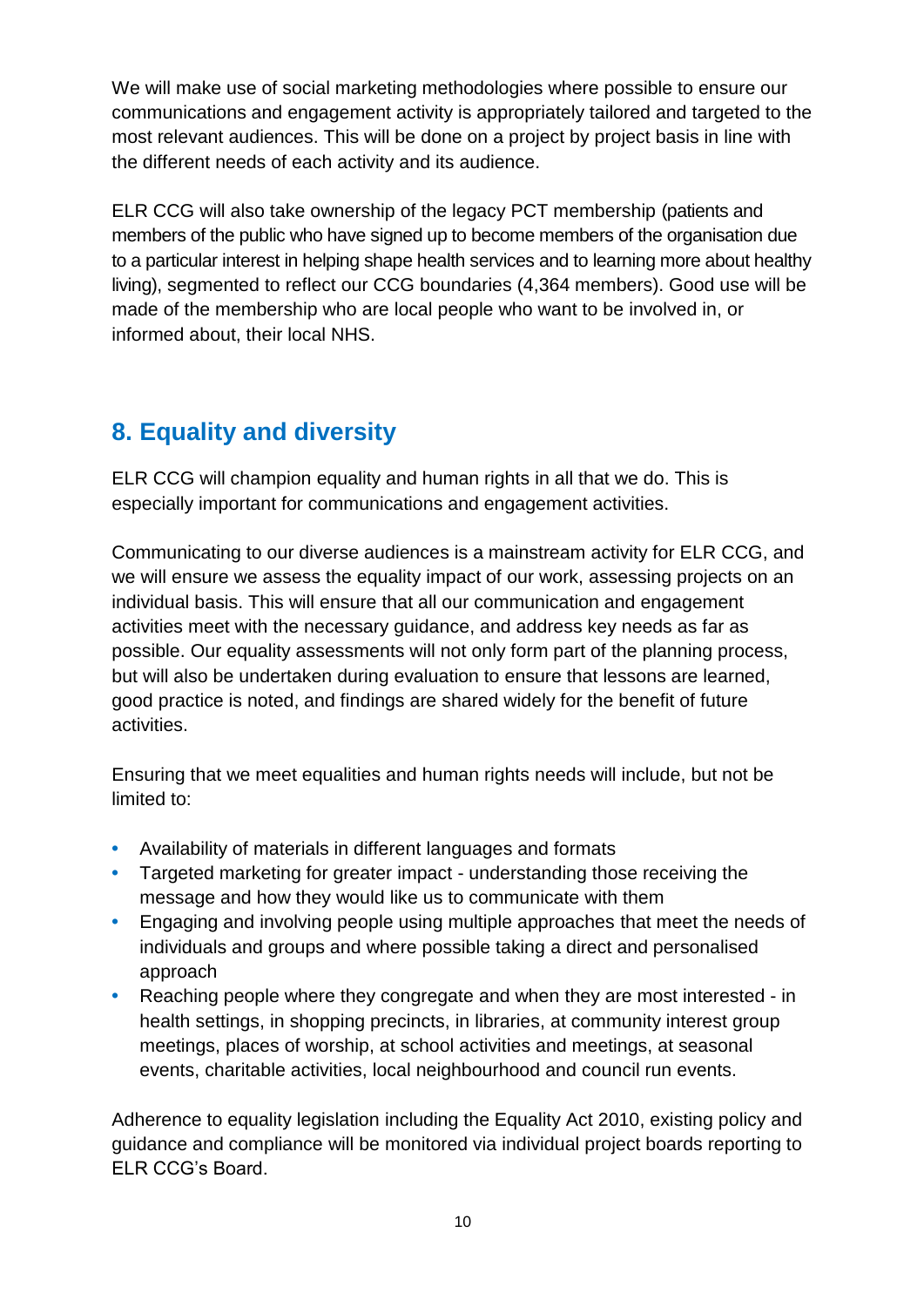# **9. Our duty to involve**

ELR CCG is committed to involving and informing local people but it is also important to note that we are also legally obliged to do so.

In July 2000, the NHS Plan set out plans for patients to be put "at the heart of the NHS" with patient and public involvement at the heart of service planning and provision and a major driver for service improvement. Section 11 of the Health and Social Care Act 2001 further strengthened this by placing a duty on NHS organisations to involve and consult patients and the public. In section 242 of the 2006 NHS Act this duty was strengthened again requiring public engagement and involvement in:

- The planning of the provision of services
- The development and consideration of proposals for changes in the way those services are provided and decisions to be made by the NHS organisation affecting the operation of services.

Further policy has reinforced the duty and need to involve patients and the public in service redesign. The Operating Framework for 2010-11 set out the need for service reconfiguration proposals to demonstrate that there is:

- Support from GP commissioners
- Strengthened public and patient engagement
- Clarity on the clinical evidence base
- Consistency with current and prospective patient choice

The Government's White paper 'Equity and Excellence: Liberating the NHS' (2011) underlined this with a key theme of "no decisions about me without me". This theme is evident in the emphasis on public involvement in several competencies CCGs must evidence in order to become statutory bodies in their own right from 2013:

#### **Clinical focus and added value**

The emerging CCG is required to ensure that there is "a strong clinical and professional focus in everything the emerging CCG does, which brings real added value, resulting in a clear vision for improvements in quality and outcomes in the health of the locality. This includes significant engagement from constituent practices and other clinical and professional colleagues.

 **Engagement with patients/communities** The emerging CCG engages meaningfully with patients, carers and their communities in everything it does, especially commissioning decisions, and acts upon this input.

### **Collaborative arrangements**

There are collaborative arrangements in place for commissioning with other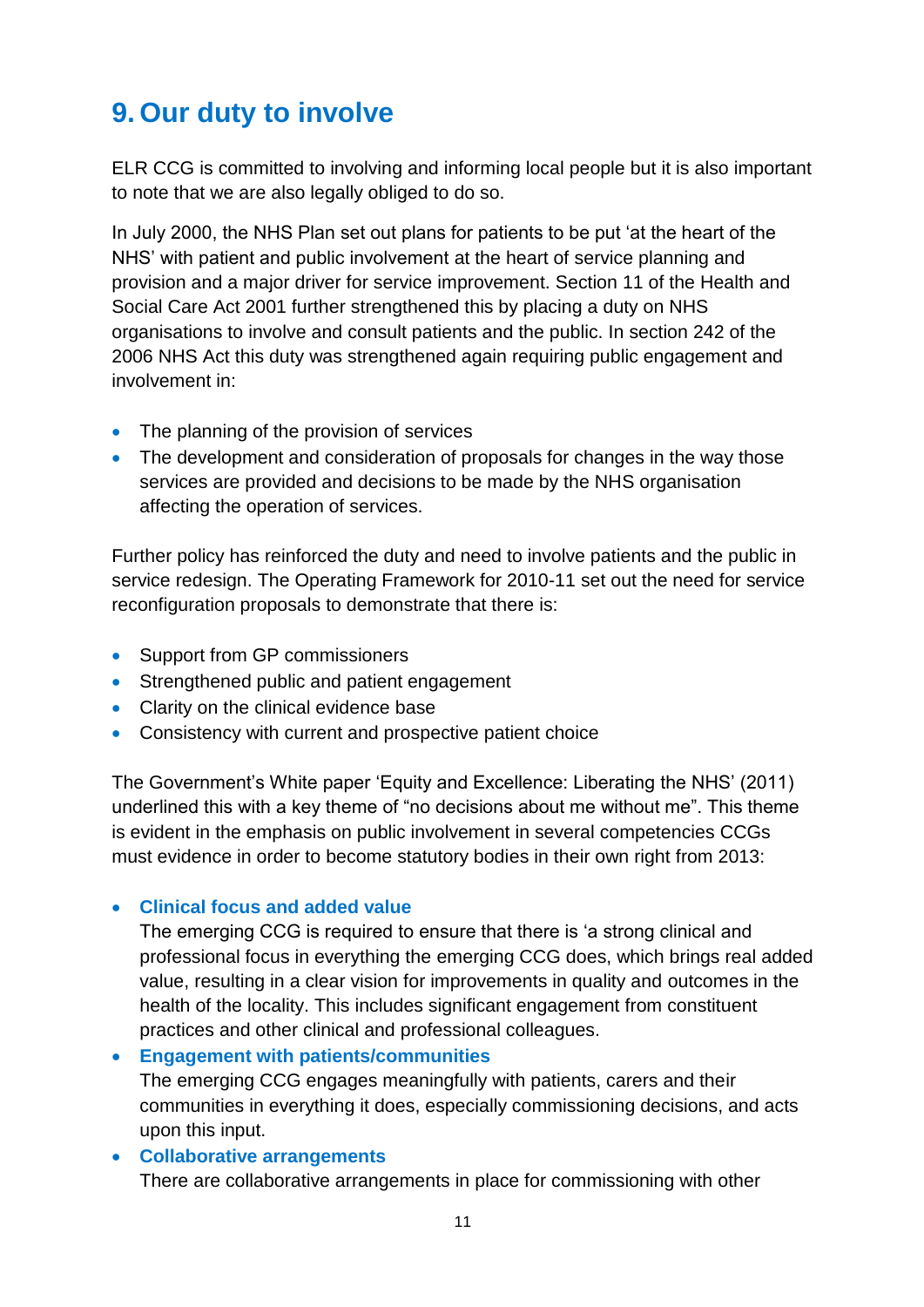CCGs across wider geographies, for joint commissioning with local authorities and to support the NHS Commissioning Board in its role in commissioning primary care. The emerging CCG also has credible commissioning support arrangements in place.

**Leadership capacity and capability**

Leaders in the emerging CCG have the necessary skills to lead commissioning to drive improved outcomes and a commitment to partnership working. There is a culture of distributed and diverse leadership with clinical leaders who can drive change.

The legal and policy framework surrounding public and patient involvement is reflected in ELR CCG"s vision for local healthcare and its commitment to involving, listening to and acting on the views of local people. ELR CCG will comply with all current legislation and policy in delivery of this strategy.

### **10. Our model for involvement**

Involving people in developing and evaluating health services is an integral part of ensuring that heath care in our area is high quality and patient focused and that it meets the needs of our local communities. The benefits of involvement include:

- Increased patient satisfaction
- More accessible, sensitive and responsive health services
- **Better understanding by the public of how the NHS operates**
- **Better relationships between health services and the public**
- Greater sense of ownership of the NHS by local people
- More appropriate use of health services
- Shared responsibilities for health care between NHS services, local authorities and the public
- A health service that is based on patients' needs, not the needs of the health service

The ambition and challenge for ELR CCG over the next few years is to deliver services that give patients more choice, more personalised care and that empower people to improve their own health. This requires a fundamental change in the relationships between health services and the patients and public we serve. We need to move from a service that does things to and for patients, to a service that is truly patient led, where the service works with patients to support them to better manage their health needs.

Engaging patients and service users may not always be a comfortable experience for health care professionals, and we don"t always get told what we want to hear, but without people's views and opinions, we cannot hope to ensure that our service is truly patient-led.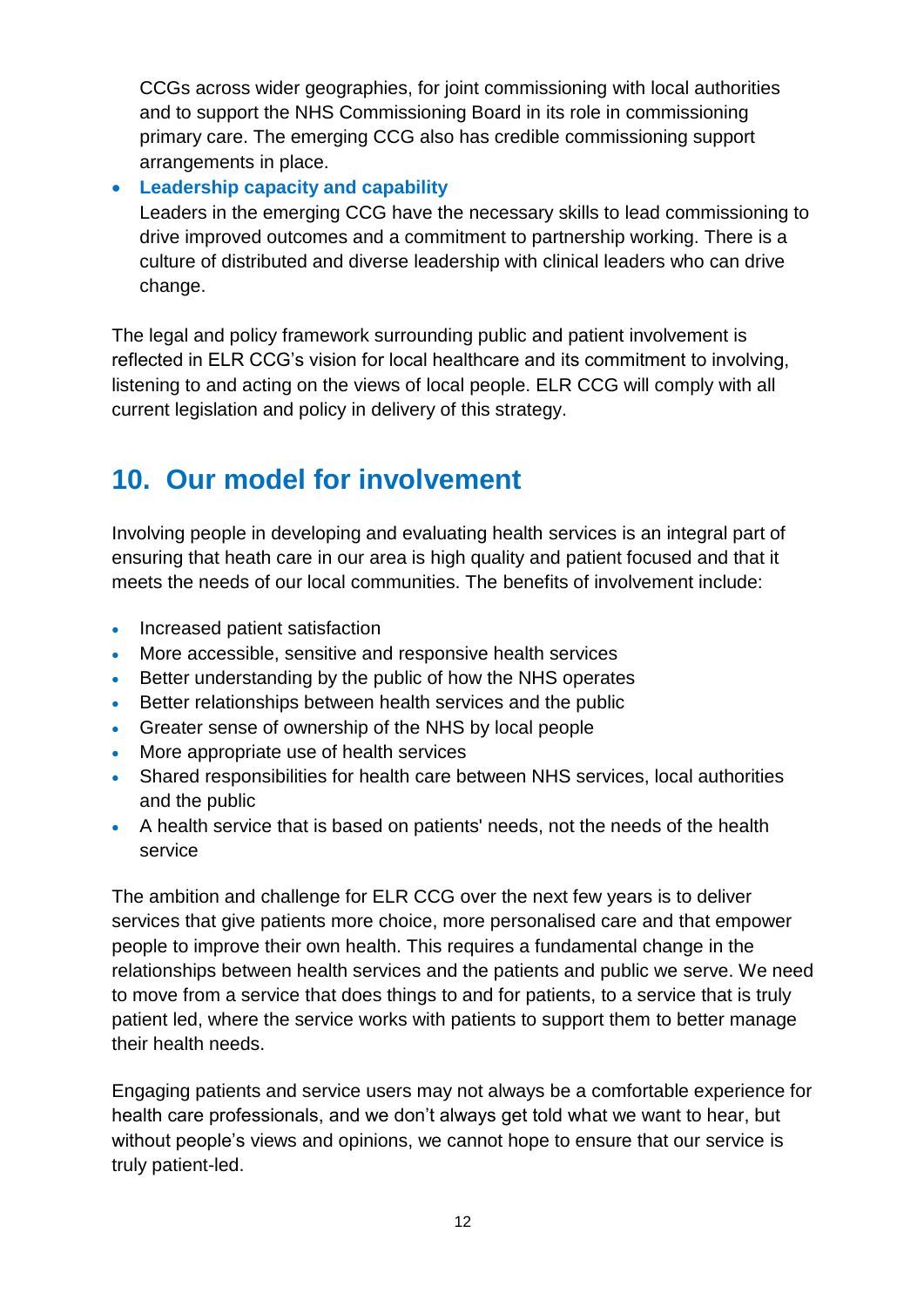ELR CCG has developed an approach and model for involvement which establishes mechanisms and forums at all levels of our organisation for engaging with, listening to, and acting on the experience and views of our patients, our clinicians and staff, our partners and the public.

The diagram below gives a visual representation of our involvement model, showing how information and views from the "frontline" will be shared appropriately across the CCG, used to inform "operational" and "Board level" decision making and how this will feed in to collaborative and partnership arrangements. The dialogue and information sharing is two-way as shown by the flow of information between the different groups (patients, staff /practices and partners) and at different levels.



#### **Involvement Model**

#### **10.1 Reporting and intelligence sharing**

Monthly reports providing a high-level summary of engagement activity, patient experience, practice and stakeholder feedback will be presented to the Quality and Governance Sub-group of the ELR CCG Board.

The reports will also be circulated to relevant CCG staff to ensure that intelligence and insight about patient experience is incorporated in the everyday business of the CCG.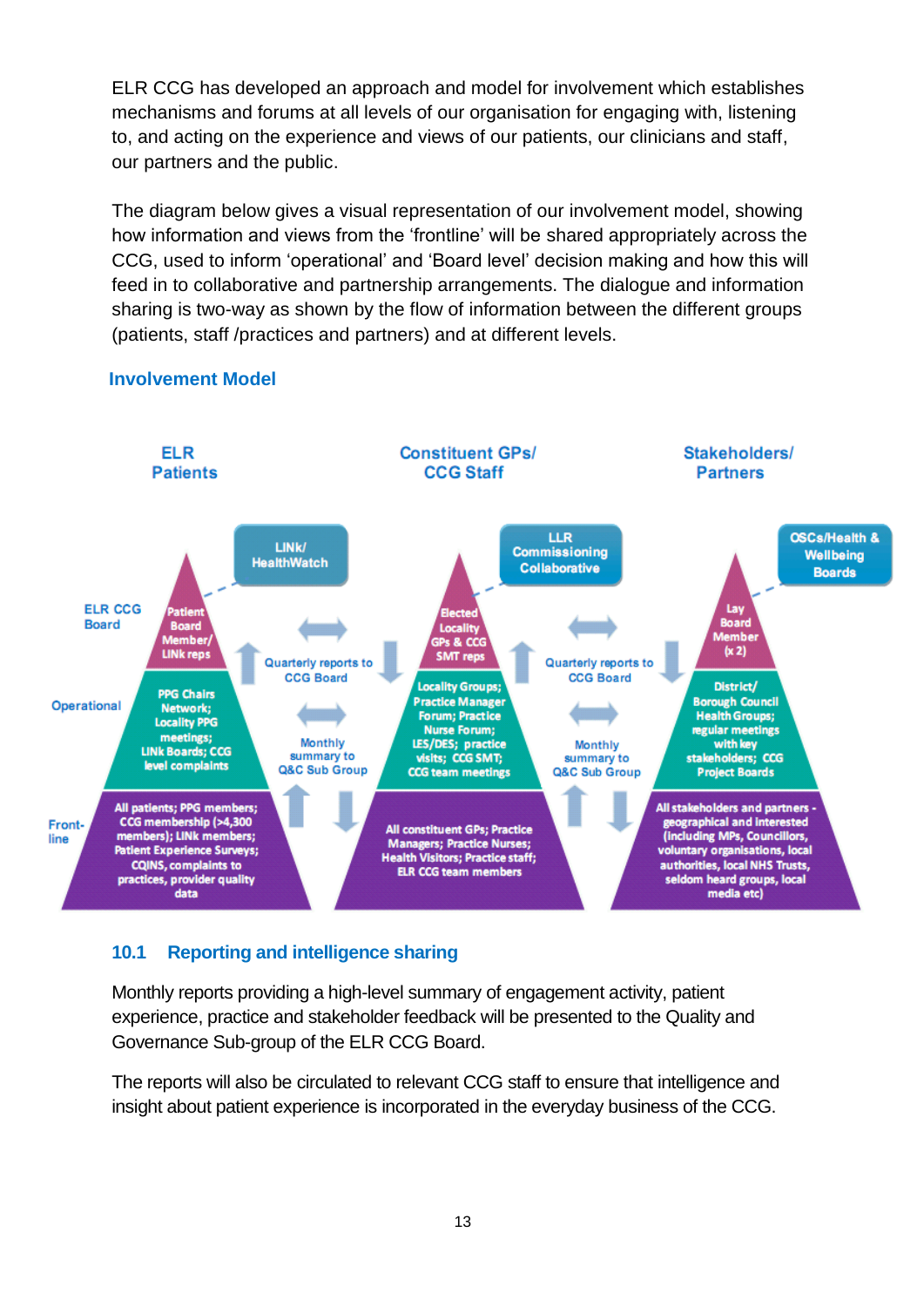Quarterly reports will be sent to the ELR CCG Board to provide assurance that the patient"s voice is central to the activities of the CCG and that our work is informed by the views of our staff, constituent GPs and partners.

#### **10.2 'You said, we did'**

Our involvement model is also firmly based on a commitment to inform our patients, staff and GPs, stakeholders and partners of how we have used their feedback and the contribution they have made to shaping local healthcare services.

We have done this with our vision and values and are in the process of doing so with our commissioning priorities, ensuring those who have contributed are aware of how their feedback has been used in our plans.

This will be a key feature of all our communications and engagement activity.

#### **10.3 East Leicestershire and Rutland patients**

ELR CCG is keen to maintain a focus on improving the patient experience and collating evidence, which will influence our commissioning and contractual processes. Some of our key methods and plans are:

- Further development of the Patient Participation Groups (PPG) Chairs' Network (established through work with Leicestershire LINk to bring PPG Chairs together to share best practice and co-ordinate the work of the PPGs).
- Production of 'intelligence reports' via PPG Chairs Network to identify areas and practices needing development to improve patient experience based on patient feedback. The reports will also highlight best practice.
- Establishment of new PPGs for practices who currently do not have them
- Formal protocol agreed with Leicestershire and Rutland's Local Involvement Networks
- LINk representatives sitting in attendance at ELR CCG"s Board, ensuring independent and patient centred challenge and scrutiny of our decision making
- Development of CCG website with clear signposts to health services and CCG information
- Fortnightly e-bulletins (hard copies are available on request) and a quarterly membership magazine to ELR CCG members

#### **10.4 East Leicestershire and Rutland Constituent GPs and CCG staff**

Ensuring our constituent GPs, practice staff and CCG staff are fully involved in all aspects of our work and decision making is vitally important to us and forms a key part of our CCG constitution, governed by the ELR CCG Board. Some of the key methods we are employing include:

• Regular practice visits by members of CCG Board to discuss and share the issues which are top of our agenda and to capture views and feedback direct from GPs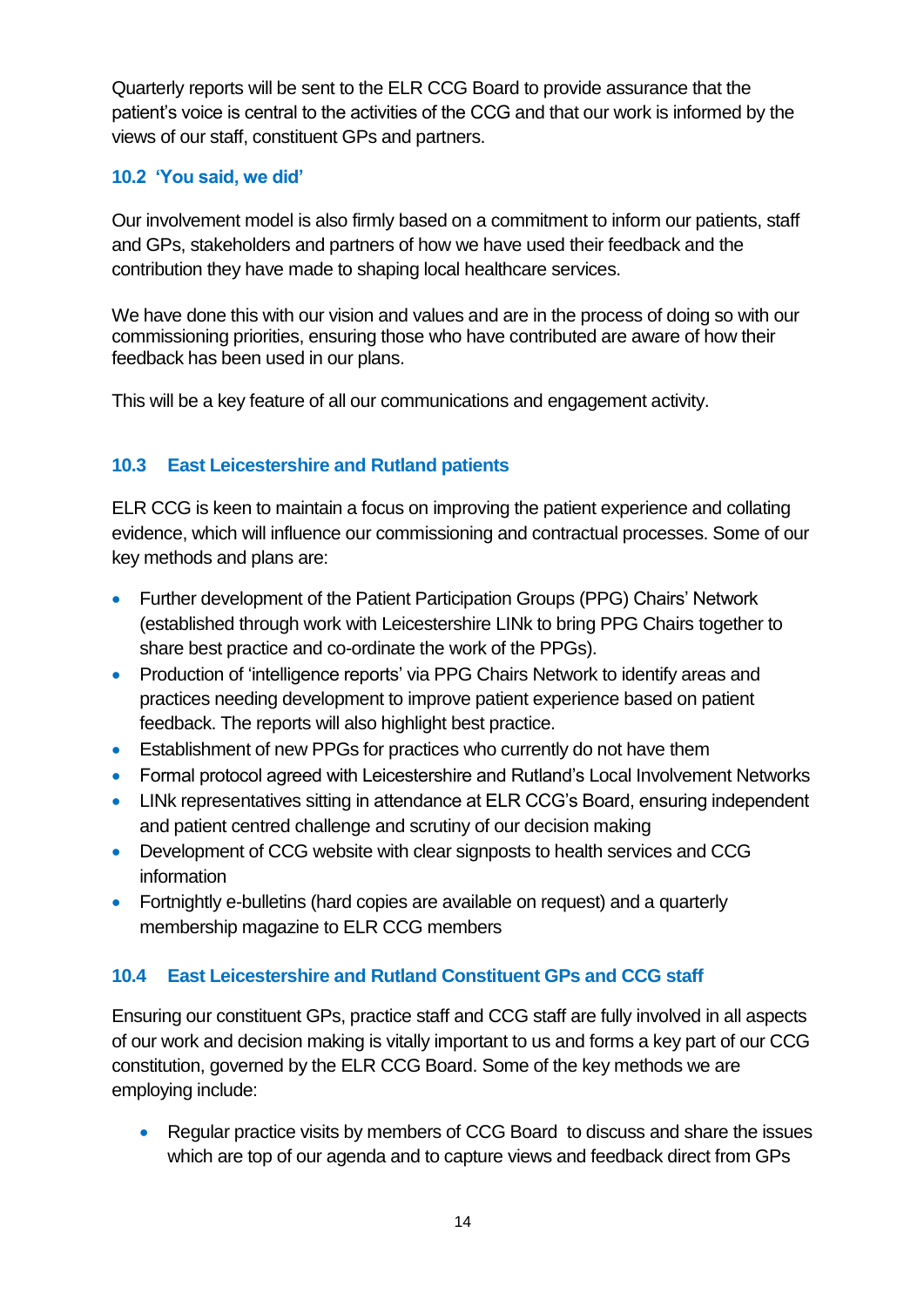- Monthly locality meetings to share and gather information amongst constituent GPs in each of our three localities
- Regular meetings and use of the Practice Manager's Forum
- Monthly CCG team meetings and ad hoc focus groups
- Monthly newsletter to staff and constituent GPs
- Shared intranet for CCG staff and constituent GPs
- Regular feedback from staff with a focus on sharing and gathering feedback on key CCG issues
- Establishment of a Practice Nurse Forum to ensure there is an appropriate forum for nursing staff to share best practice, identify areas for development and feedback views to the CCG.

#### **10.5 East Leicestershire and Rutland partners and stakeholders**

ELR CCG is committed to regular, open dialogue with our partner organisations, maximising opportunities for collaborative working and joint-solutions. Methods we will use include:

- Programme of regular meetings with key stakeholders
- **Ensuring ELR CCG has representation at existing health forums throughout East** Leicestershire and Rutland including our two local Health and Wellbeing Board
- Stakeholder membership on CCG Project Boards (eg LINk or local Councillors)
- Active encouragement and development of our staff and our ELR CCG Board Members to aid them in working with stakeholders
- Regular media releases promoting the work of ELR CCG
- Timely and effective handling of complaints, queries and correspondence ensuring issues are fed into the intelligence reports to the Quality and Governance subcommittee
- Development of customer service standards
- Regular stakeholder bulletin keeping people up to date and informed on how to get involved

### **11. Resources**

ELR CCG currently receives communications and engagement support from the Leicester, Leicestershire and Rutland PCT Cluster communications and engagement team. This support is led by a senior member of the PCT communications and engagement team who acts as an "account manager", calling on the wider resources of the communications and engagement team as necessary.

The effective delivery of this strategy is dependent on the maintenance of existing levels of support to the CCG. Additional resources may be necessary for some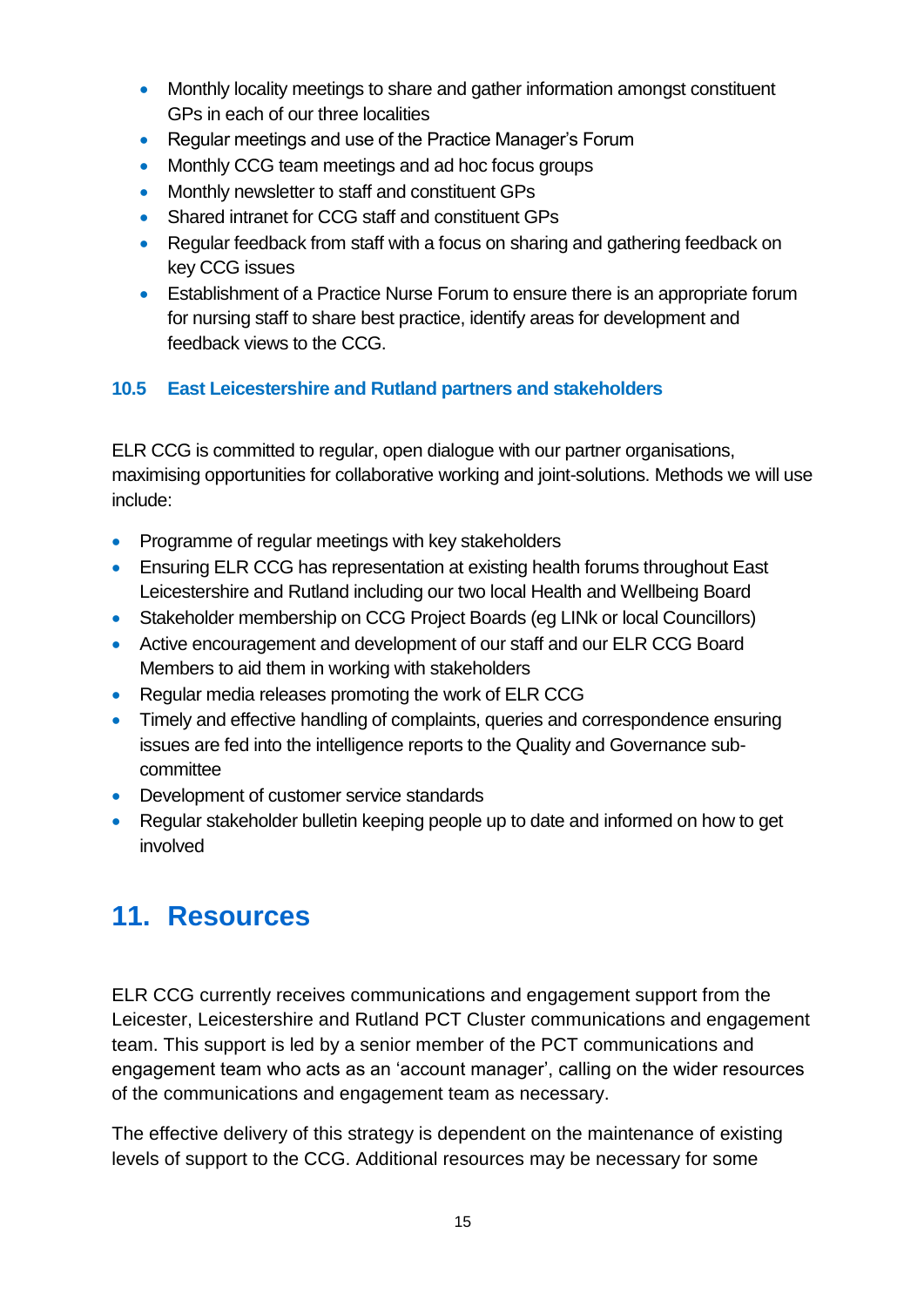project-specific activities which will be discussed and agreed between the CCG and the account manager on a project by project basis.

Plans for a communications and engagement service to support CCGs and other NHS organisations beyond April 2013 are currently being developed. It is likely that contracting with the service will not be mandatory, with CCGs having the options of sourcing communications and engagement support from outside the NHS, or as part of an in-house team.

The progress of this developing service and the implications for future communications and engagement support for ELR CCG should be regularly reviewed to ensure sufficient and appropriate resource is available to deliver this strategy.

### **12. Governance and accountability**

The importance of getting communications and engagement right and in embedding it in our organisational practice is reflected in the arrangements we have in place for governance and accountability.

While the Chair and CCG Board retain overall responsibility for delivery, we are implementing structures and practices which encourage close and regular scrutiny of public involvement and engagement.

The Quality and Governance sub-committee of the CCG Board, chaired by an Independent Lay Member, will receive and scrutinise regular reports on involvement activity and patient experience. This sub-committee reports to the ELR CCG Board.

On a project by project basis, clinicians from the CCG Board will oversee and lead communications and engagement activity supported by the communications and engagement account manager and wider team. This approach is aimed at instilling the principles of good engagement and communication throughout the organisation whilst demonstrating our commitment to clinical leadership.

Additionally, it is important to note the role of LINk representatives as members of the CCG Board who add extra scrutiny, challenge and support to our work.

# **13. Evaluation**

Robust evaluation of our communications and engagement activity is critical to ensure we are meeting the needs of local people whilst delivering cost-effective communications and engagement.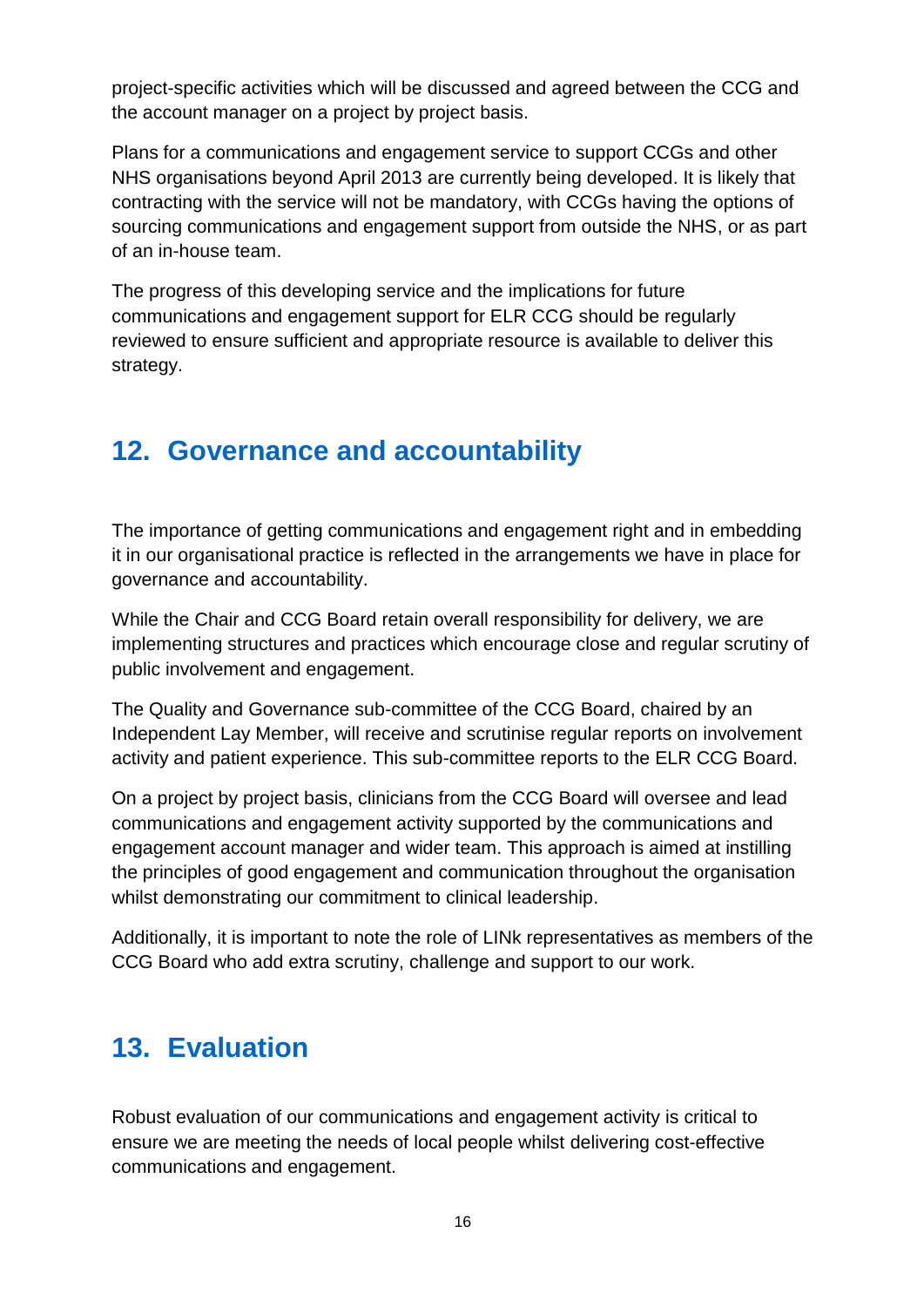Evaluation measures and techniques vary widely and will be set on a project by project basis depending on the nature of the activity undertaken and the specific objectives of the activity.

Examples of widely used methods which could be employed include:

- Focus groups
- Discussion events
- Survey/questionnaires (hard copy, on-line, or telephone)
- Polls (hard copy, on-line or telephone)
- Suggestion/comments boxes
- Feedback forms
- Interactive e-sites
- **Emails, voice messages, letters**
- Keypad voting
- Website and e-monitoring software
- Face-to-face, telephone or street interviews
- Media evaluation tools.
- Forums (online chat rooms etc)

Additionally, equalities monitoring data will be collected during all research, monitoring and evaluation exercises. This includes the six equalities strands – age, gender, faith, ethnicity, disability and sexual orientation.

Other considerations for monitoring purposes include geography, target "hard to reach" groups such as mental health, travellers and the socially isolated, in addition to levels of deprivation.

Collating information for each activity will ensure that we are able to ensure appropriate demographic representation, sample sizes and successful targeting of key audiences.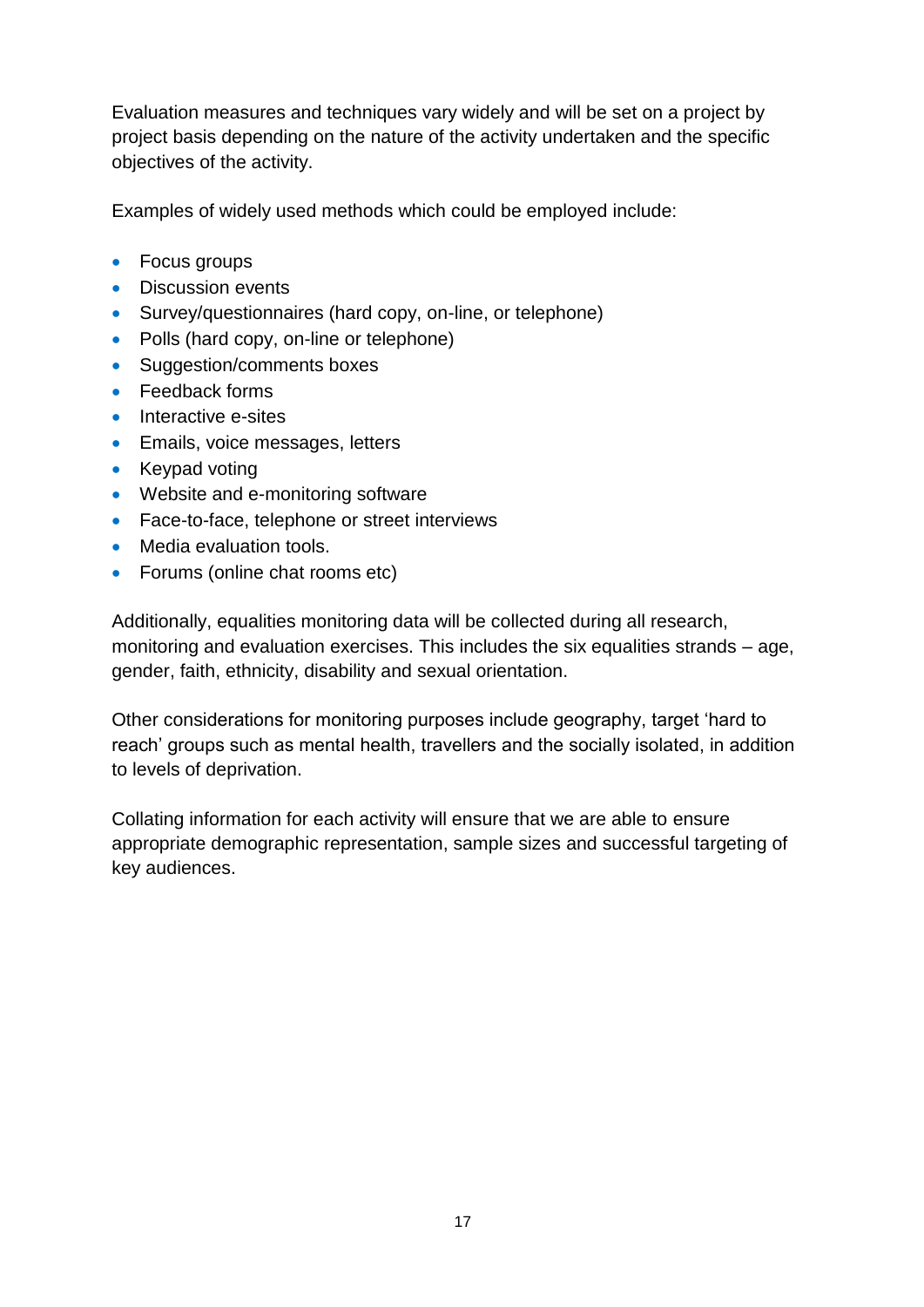### **Appendix A – Informing and Involving Action Plan 2011-2013**

The action plan has been divided into five key areas which will support delivery of this strategy:

- 1. Embedding powerful and effective public engagement and involvement
- 2. Establishing and embedding excellent external relations and partnerships
- 3. Establishing and embedding excellent internal relations and clinical engagement
- 4. Planning and delivering effective health campaigns
- 5. Building a trusted CCG identity

#### **1. Embedding powerful and effective engagement and involvement**

<span id="page-17-0"></span>

| What                                                                                        | <b>Why</b>                                                                                                                                                                                              | <b>How</b>                                                                                   | <b>When</b> |
|---------------------------------------------------------------------------------------------|---------------------------------------------------------------------------------------------------------------------------------------------------------------------------------------------------------|----------------------------------------------------------------------------------------------|-------------|
| 1.1 Request attendance of<br>LINk/HealthWatch<br>representatives to the CCG<br><b>Board</b> | To improve involvement; maximising<br>opportunities for partnership working<br>To assist in ensuring patient views<br>are taken into account at Board level<br>To be open and accountable               | <b>Contact Leicestershire LINK and</b><br>Rutland LINk to seek appropriate<br>representation | Complete    |
| 1.2 Appoint independent Lay<br>Members to the CCG Board                                     | To improve involvement; maximising<br>opportunities for partnership working<br>To assist in ensuring patient views<br>$\epsilon$<br>are taken into account at Board level<br>To be open and accountable | Undertake recruitment process                                                                | Complete    |
| 1.3 Train Board Members in<br>engagement and involvement,<br>including the legal framework  | To ensure Board Members are aware<br>of the legal duty to consult<br>To raise awareness of the<br>importance of engagement and<br>involvement                                                           | Arrange customised Board<br>development session                                              | Complete    |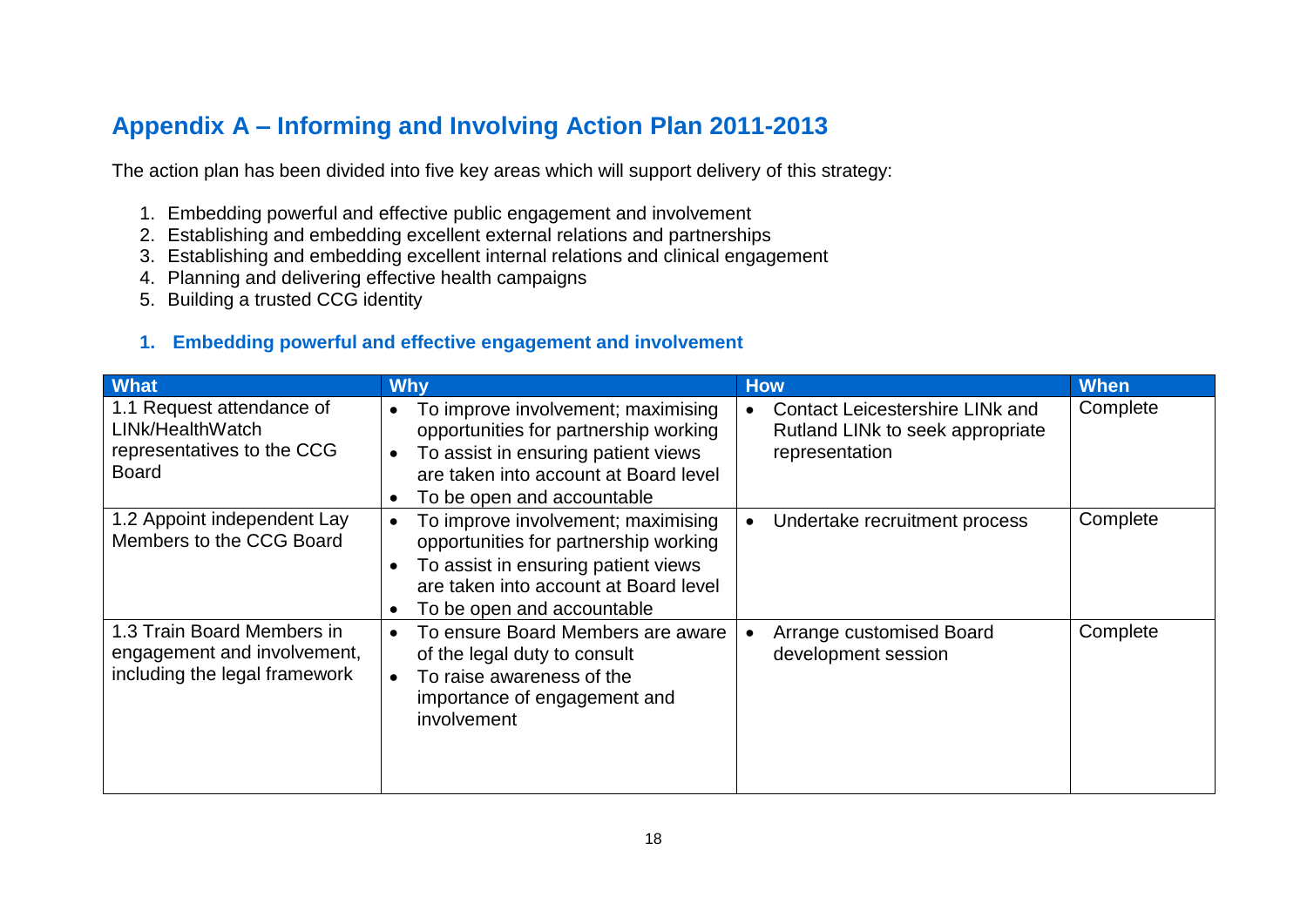| 1.4 Develop an engagement<br>toolkit for Board Members and<br><b>CCG Staff</b>                                                   | To embed good engagement practice<br>To ensure Board Members are aware<br>of the legal duty to consult<br>To raise awareness of the<br>importance of engagement and<br>involvement                                                                                                                                                                                                                     | Arrange customised Board<br>development session                                                                                                                                                                                                                                                                       | Complete                                                      |
|----------------------------------------------------------------------------------------------------------------------------------|--------------------------------------------------------------------------------------------------------------------------------------------------------------------------------------------------------------------------------------------------------------------------------------------------------------------------------------------------------------------------------------------------------|-----------------------------------------------------------------------------------------------------------------------------------------------------------------------------------------------------------------------------------------------------------------------------------------------------------------------|---------------------------------------------------------------|
| 1.5 Take ownership of the<br>legacy PCT membership<br>(segmented to reflect ELR<br>boundaries) and develop<br>membership further | To improve intelligence gathering<br>$\bullet$<br>from local patient/service users<br>To ensure engagement activity is<br>$\bullet$<br>representative of local communities<br>To actively and regularly involve<br>people with particular interest in<br>health services and the work of the<br><b>CCG</b>                                                                                             | Work with PCT Membership officer<br>$\bullet$<br>to facilitate transfer of membership<br>Establish and implement<br>$\bullet$<br>development plan for membership<br>Quarterly membership magazine -<br>$\bullet$<br>'Healthy Times' with specific CCG<br>content plus shared local health<br>service news and updates | Complete                                                      |
| 1.6 Establish Patient<br>Representative Group (PRG)<br><b>Chairs Network</b>                                                     | To improve intelligence gathering<br>from local patient/service users<br>To ensure engagement activity is<br>representative of local communities<br>To actively and regularly involve<br>people with particular interest in<br>health services and the work of the<br><b>CCG</b><br>To facilitate feedback and improve<br>involvement<br>To share best practice and<br>encourage debate and discussion | Work with LINk and established<br>$\bullet$<br>PRGs to develop network model<br>Establish meeting schedule and<br>$\bullet$<br>working arrangements (or Terms<br>of Reference)<br>Identify practices without PRGs<br>$\bullet$<br>and discuss PRG development<br>plans for the future                                 | <b>Network</b><br>established<br>Development<br>plans ongoing |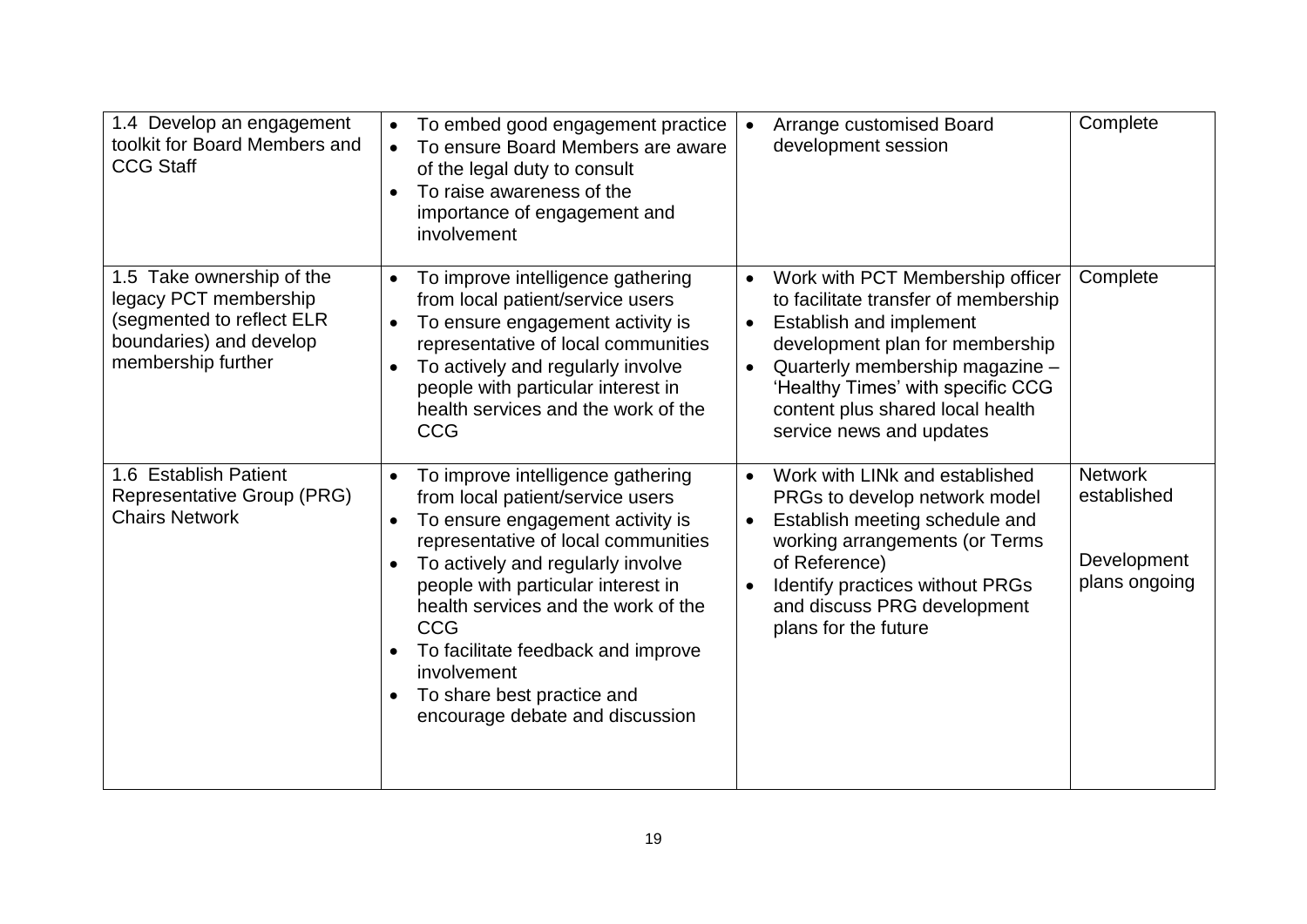| 1.7 Undertake engagement on<br>CCG vision, value, goals and<br>commissioning priorities                                                                                                                                                                                                    | To seek views from wide ranging<br>stakeholders including staff, patients,<br>carers, partner organisations, patient<br>representative groups<br>To ensure commissioning priorities<br>and vision, value and goals meets<br>the needs of local communities                          | Develop an engagement plan to<br>include a minimum of two public<br>events, a survey (paper and<br>online), attendance at partner<br>organisations' meetings,<br>attendance at community group<br>meetings etc<br>Analyse the feedback and data<br>and ensure findings are used in<br>the development of the CCG<br><b>Commissioning Strategy</b> | Complete<br>Commissioning<br>Strategy -<br>ongoing<br>development                       |
|--------------------------------------------------------------------------------------------------------------------------------------------------------------------------------------------------------------------------------------------------------------------------------------------|-------------------------------------------------------------------------------------------------------------------------------------------------------------------------------------------------------------------------------------------------------------------------------------|---------------------------------------------------------------------------------------------------------------------------------------------------------------------------------------------------------------------------------------------------------------------------------------------------------------------------------------------------|-----------------------------------------------------------------------------------------|
| 1.8 Deliver on-going systematic<br>engagement and consultation<br>on commissioning issues and<br>decisions (particularly service<br>reconfiguration and QIPP)                                                                                                                              | To seek views from wide ranging<br>stakeholders including staff, patients,<br>carers, partner organisations, patient<br>representative groups<br>To ensure services meet the needs<br>of local communities<br>To improve intelligence gathering<br>from local patient/service users | Engagement plans developed and<br>$\bullet$<br>delivered as needed on a project-<br>by-project basis<br>Identified clinical lead for<br>$\bullet$<br>engagement on each project                                                                                                                                                                   | Ongoing                                                                                 |
| 1.9 Produce quarterly reports<br>to the CCG Board and Quality<br>and Governance sub-<br>committee on engagement and<br>consultation activity. Develop a<br>separate annual report on<br>involvement for publication in<br>September in line with Real<br><b>Accountability legislation</b> | To assist in ensuring patient views<br>are taken into account at all levels of<br>the CCG governance structure<br>To be open and accountable                                                                                                                                        | Develop reporting schedule<br>$\bullet$<br>Develop content plan for annual<br>$\bullet$<br>report including publication<br>timescales and processes                                                                                                                                                                                               | Reporting<br>schedule by<br>April 2012<br>Involvement<br>report by<br>September<br>2012 |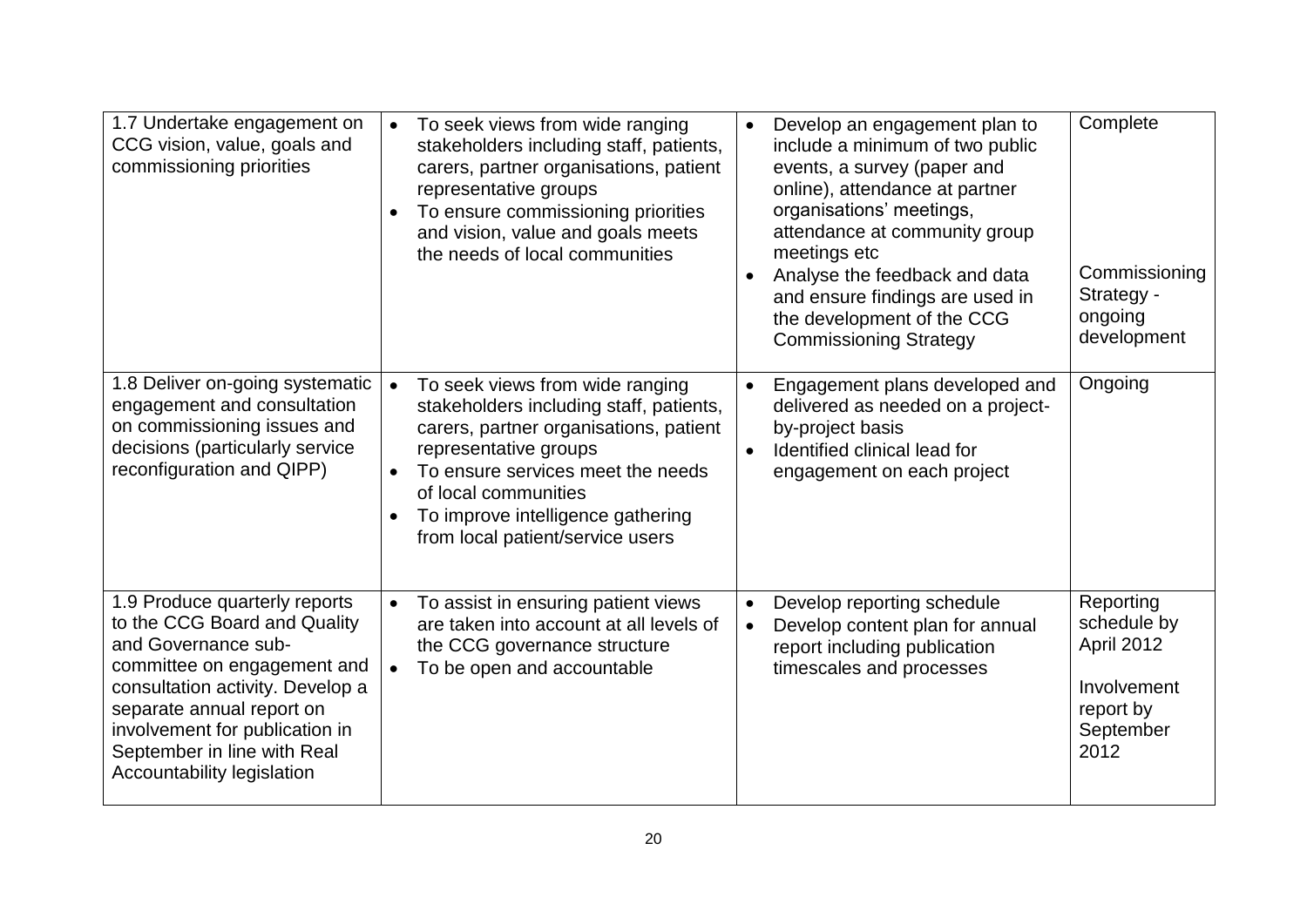| 1.10 Develop model for<br>integrating intelligence on<br>patient experience into<br>communications and<br>engagement planning                     | To ensure patients views at the heart<br>of our work<br>To ensure our work meets the needs<br>of local communities<br>To improve intelligence gathering<br>from local patient/service users<br>To improve quality of local services              | By end of May<br>Work with Planning and<br>$\bullet$<br>2012<br><b>Engagement Manager and Board</b><br>Nurse (quality lead) to identify<br>sources of information<br>Develop model and embed in<br>organisational practice                                                                                                                                                                                                                                                                                                                                                                                                                                                                                                                                     |
|---------------------------------------------------------------------------------------------------------------------------------------------------|--------------------------------------------------------------------------------------------------------------------------------------------------------------------------------------------------------------------------------------------------|----------------------------------------------------------------------------------------------------------------------------------------------------------------------------------------------------------------------------------------------------------------------------------------------------------------------------------------------------------------------------------------------------------------------------------------------------------------------------------------------------------------------------------------------------------------------------------------------------------------------------------------------------------------------------------------------------------------------------------------------------------------|
| 1.11 Use contracting to<br>capture and monitor patient<br>feedback and to hold<br>Providers to account,<br>creating a customer service<br>culture | To ensure patients views at the heart<br>of our work<br>To ensure our work meets the needs<br>of local communities<br>To improve intelligence gathering<br>from local patient/service users<br>To improve quality of local services<br>$\bullet$ | Ongoing<br>The 'net promoter' score<br>$\bullet$<br>(Friends and Family test<br>recommending the company<br>out of a ten point rating scale)<br>as defined by NHS Midlands to<br>be incorporated in contracts<br>with providers.<br>Provider organisations<br>$\bullet$<br>encouraged, through the<br>contractual process, to utilise<br>other sources of patient<br>experience information, such<br>as NHS Choices and Patient<br>Opinion websites.<br>Provider produced patient<br>$\bullet$<br>experience data cross<br>referenced with other sources<br>of information to validate the<br>position.<br>Make patient experience<br>information available for the<br>public to view to ensure that it<br>can inform choice<br>'Net promoter' scores reported |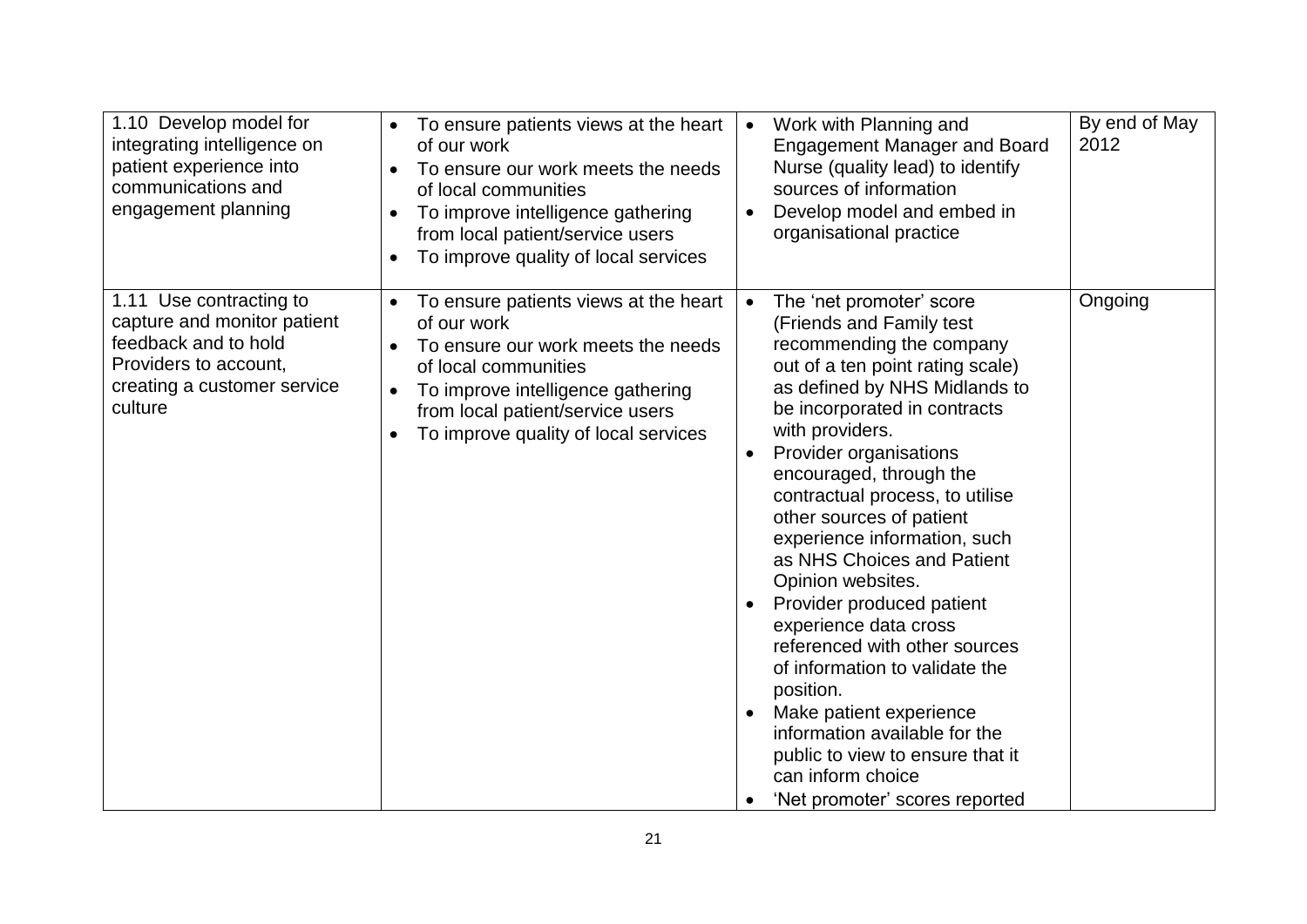|                                                                                                                                                           |                                                                                                                                                                                                                                       | to provider boards, the CCG<br>boards and the PCT Cluster<br>board to ensure that there is<br>visibility of progress and<br>actions to improve experience.               |                    |
|-----------------------------------------------------------------------------------------------------------------------------------------------------------|---------------------------------------------------------------------------------------------------------------------------------------------------------------------------------------------------------------------------------------|--------------------------------------------------------------------------------------------------------------------------------------------------------------------------|--------------------|
| 1.12 Seldom heard groups<br>strategy developed and<br>implemented, taking into<br>account equalities legislation<br>and nine protected<br>characteristics | To ensure ELR CCG has a proactive<br>$\bullet$<br>relationship with seldom heard<br>groups and gathers intelligence to<br>help quality issues and inform<br>commissioning<br>To ensure the CCG complies with the<br>Equality Act 2010 | Work with Integrated Equality<br>Service<br>Review existing PCT data and<br>approach to identify and use<br>best practice<br>Engage with indentified<br>community groups | By October<br>2012 |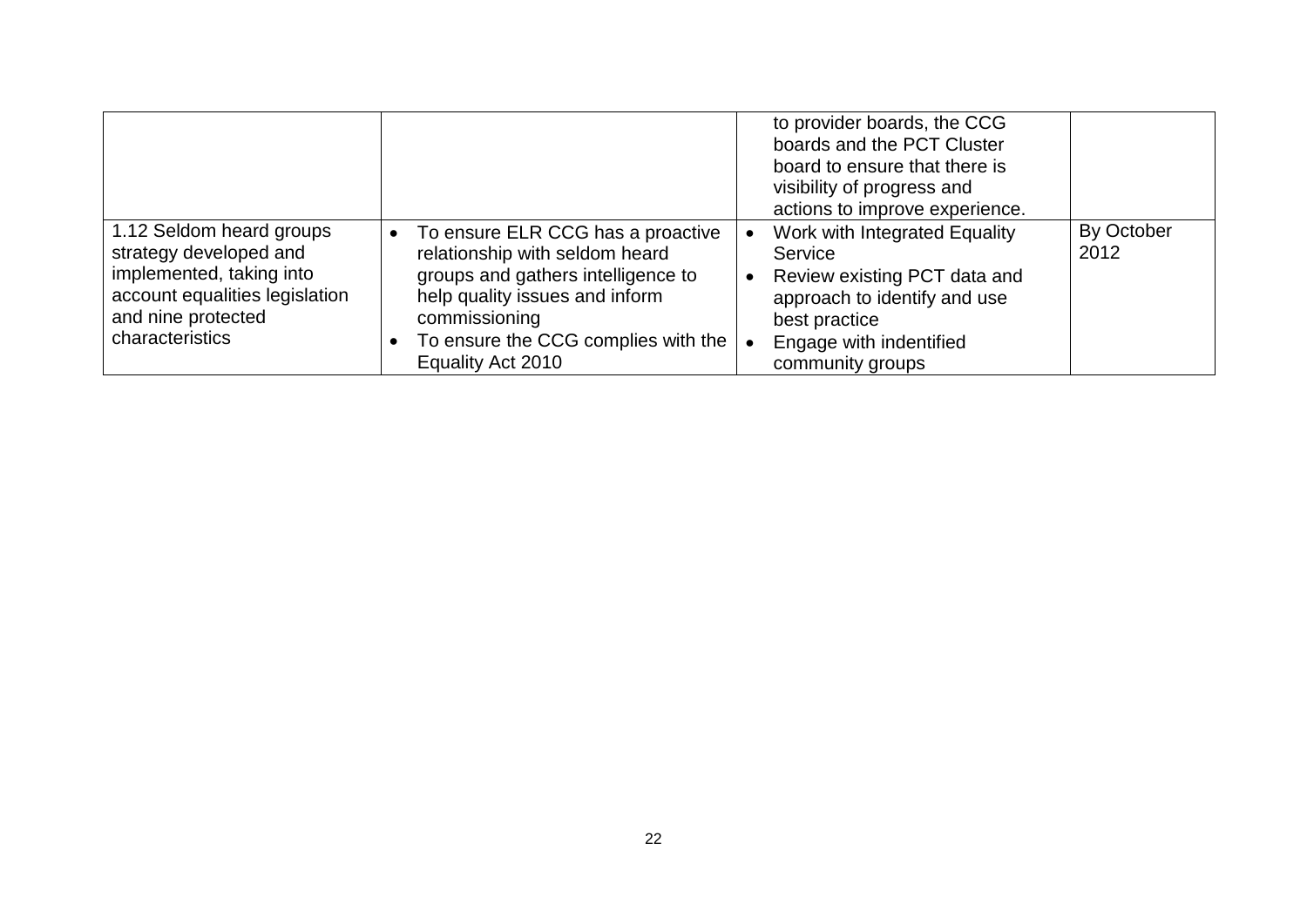### **2. Establishing excellent external relations and partnerships**

| <b>What</b>                                                                              | <b>Why</b>                                                                                                                                                                                                 | <b>How</b>                                                                                                                                                                                                                                                                                                                                                                                                                                                                                                                                                                                                                                                                                                                                                                                                                                                                              | <b>When</b>    |
|------------------------------------------------------------------------------------------|------------------------------------------------------------------------------------------------------------------------------------------------------------------------------------------------------------|-----------------------------------------------------------------------------------------------------------------------------------------------------------------------------------------------------------------------------------------------------------------------------------------------------------------------------------------------------------------------------------------------------------------------------------------------------------------------------------------------------------------------------------------------------------------------------------------------------------------------------------------------------------------------------------------------------------------------------------------------------------------------------------------------------------------------------------------------------------------------------------------|----------------|
| 2.1 Develop excellent<br>relationships with key partners<br>and stakeholders             | Patients views at the heart of what we<br>$\bullet$<br>do; improved involvement; maximised<br>opportunities for partnership working;<br>more frequent dialogue; greater<br>understanding of people's needs | Development of stakeholder list<br>$\bullet$<br>Establish quarterly meetings<br>$\bullet$<br>between CCGs and local MPs<br>Set up regular meetings with LINk<br>$\bullet$<br>Develop and agree a protocol for<br>$\bullet$<br>working with Leicestershire LINK/<br>HealthWatch to set out nature of<br>relationship and commitment to<br>partnership working<br>Ensure active and regular<br>$\bullet$<br>participation in Health and<br><b>Wellbeing Boards (Leicestershire</b><br>and Rutland)<br>Build regular dialogue with Health<br><b>Overview and Scrutiny Committees</b><br>Set a programme of regular<br>$\bullet$<br>standalone meetings with key<br>stakeholders (individuals and<br>groups) including District Councils<br>Organise regular attendance of<br>$\bullet$<br>CCG representatives at community<br>meetings and groups throughout<br>Leicestershire and Rutland | Ongoing        |
| 2.2 Develop CCG website built<br>on content management<br>system to enable easy updating | One stop shop for access to CCG<br>$\bullet$<br>information and signposts to health<br>services                                                                                                            | Website plan formulated and sent<br>$\bullet$<br>to designer (will use ELR CCG<br>design style when developed)                                                                                                                                                                                                                                                                                                                                                                                                                                                                                                                                                                                                                                                                                                                                                                          | By May<br>2012 |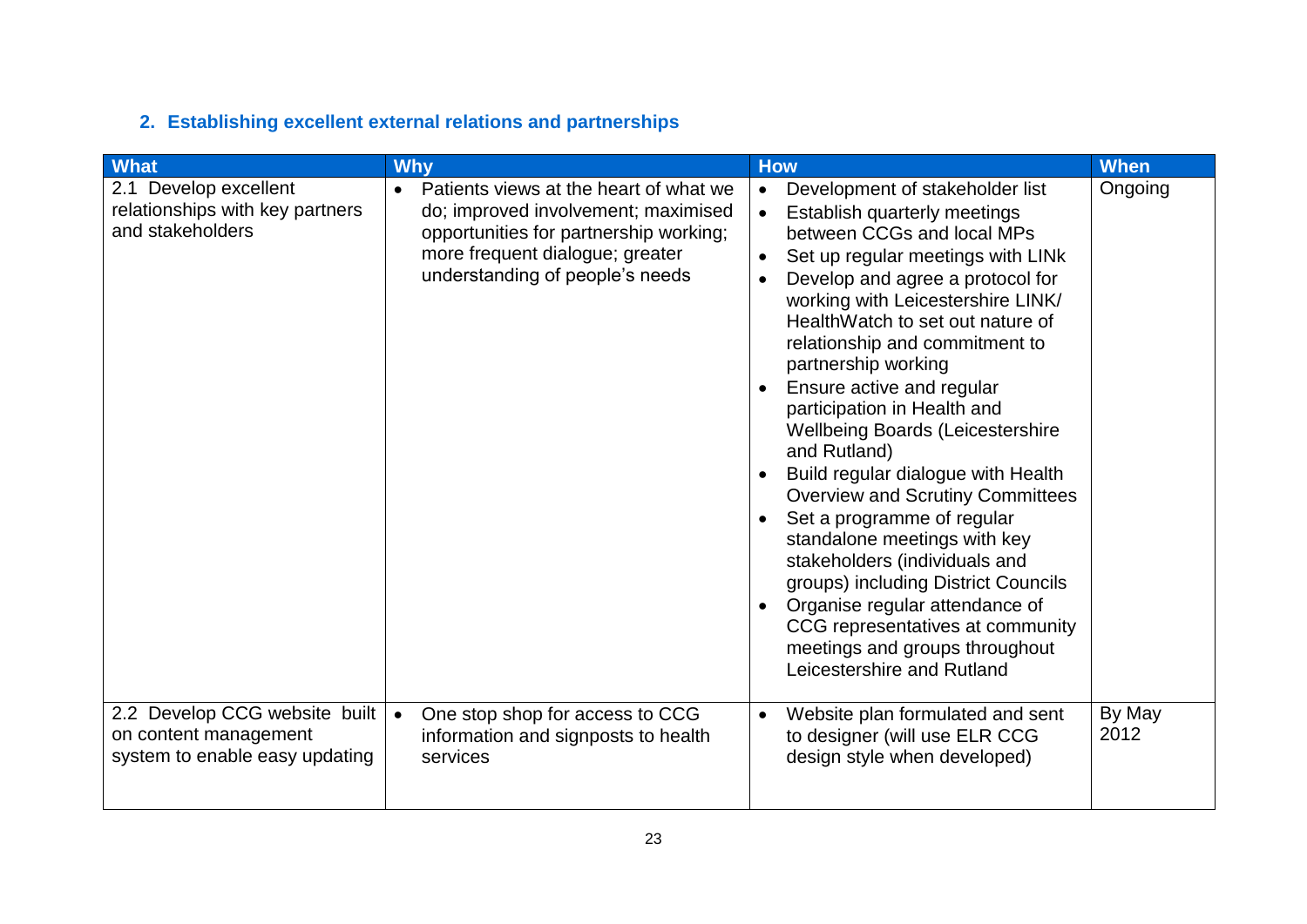| 2.3 Develop media handling<br>arrangements - reactive and<br>proactive | Higher quality media coverage<br>keeping local people informed of the<br>work of the CCG<br>Enhanced public perception of the<br>CCG as a high performing<br>organisation<br>CCG effectively manages issues<br>which affect reputation | Produce CCG media handling<br>policy<br>Media training for Board Members<br>$\bullet$<br>and key CCG spokespeople<br>Develop forward-plan for 'good<br>$\bullet$<br>news' focusing particularly on using<br>strong patient case studies, key<br>milestones for the CCG/NHS and<br>health awareness weeks/days<br>Enhance existing media monitoring<br>arrangements to focus on ELR<br><b>CCG</b><br>Pitch stories to regional, national<br>and trade press where appropriate<br>Seek to achieve a minimum 75%<br>$\bullet$<br>proactively generated media<br>coverage<br>95% of all coverage to be classed<br>$\bullet$<br>as neutral or better | By May<br>2012<br>Media<br>coverage<br>targets<br>effective<br>from 1 April<br>2012 |
|------------------------------------------------------------------------|----------------------------------------------------------------------------------------------------------------------------------------------------------------------------------------------------------------------------------------|-------------------------------------------------------------------------------------------------------------------------------------------------------------------------------------------------------------------------------------------------------------------------------------------------------------------------------------------------------------------------------------------------------------------------------------------------------------------------------------------------------------------------------------------------------------------------------------------------------------------------------------------------|-------------------------------------------------------------------------------------|
| 2.4 Develop a quarterly<br>stakeholder e-bulletin                      | Stakeholders kept up to date on CCG<br>news and developments<br>Clear mechanism in place for<br>publicising CCG engagement activity<br>Increases visibility of CCG and creates<br>confidence in progress                               | Quarterly timetable and content<br>$\bullet$<br>plan identified<br>Template developed (as part of<br>CCG design style)<br>Distribution using CCG stakeholder<br>$\bullet$<br>list                                                                                                                                                                                                                                                                                                                                                                                                                                                               | <b>June 2012</b>                                                                    |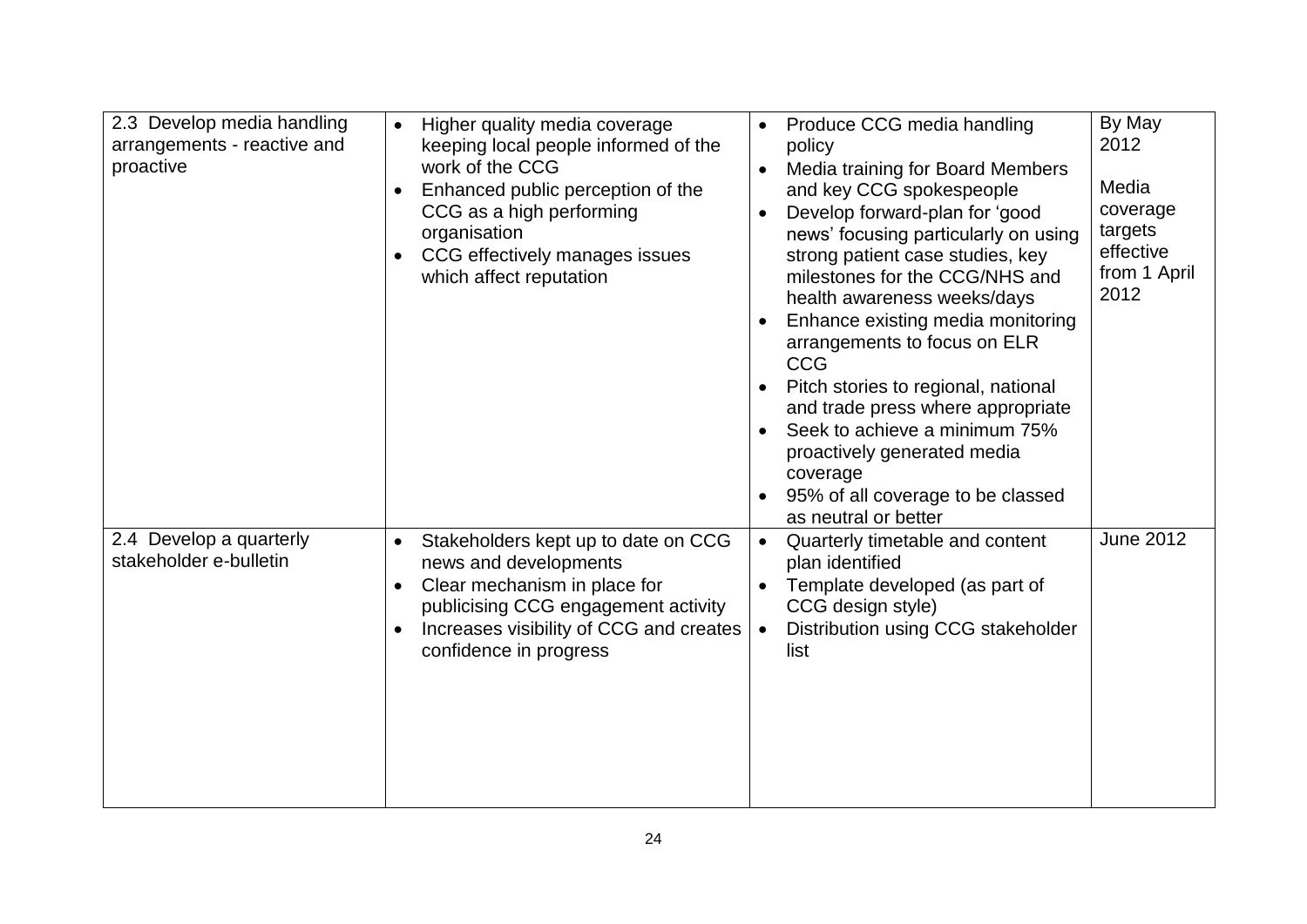| 2.5 Develop customer service<br>standards (to include<br>correspondence and<br>management of FOI process)                                                          | CCG staff have consistent approach to<br>$\bullet$<br>handling queries and responding to<br>correspondence increasing confidence<br>in the organisation<br>CCG compliant with legal<br>$\bullet$<br>requirements such as Data Protection<br>Act and Freedom of Information Act<br>CCG responds | FOI handling process established<br>$\bullet$<br>(links to PCT Cluster who retain<br>statutory responsibility until April<br>2013)<br>Customer care standards written<br>and communicated to staff via e-<br>bulletin and through team meetings                                                                                               | <b>June 2012</b> |
|--------------------------------------------------------------------------------------------------------------------------------------------------------------------|------------------------------------------------------------------------------------------------------------------------------------------------------------------------------------------------------------------------------------------------------------------------------------------------|-----------------------------------------------------------------------------------------------------------------------------------------------------------------------------------------------------------------------------------------------------------------------------------------------------------------------------------------------|------------------|
| 2.6 Develop arrangements for<br>handling concerns and<br>complaints raised with the CCG<br>and that actions taken as a<br>result are communicated to the<br>public | CCG staff have consistent approach to<br>$\bullet$<br>handling queries and responding to<br>correspondence increasing confidence<br>in the organisation<br>Reputation of the CCG and constituent<br>$\bullet$<br>Practices is effectively managed<br>CCG is open and accountable               | <b>Complaints Policy</b><br>$\bullet$<br>Accountability of GPs to CCG is<br>$\bullet$<br>clearly set out in Constitution<br>How to make a complaint<br>information available on CCG<br>literature and on website<br>Staff aware of process<br>$\bullet$                                                                                       | Ongoing          |
| 2.7 Develop plans for Annual<br>Report                                                                                                                             | Highlight the achievements and<br>$\bullet$<br>progress of the CCG during the year<br>Opportunity to demonstrate openness<br>and accountability                                                                                                                                                | Ensure CCG has section in the<br><b>PCT Annual Report (PCT remains)</b><br>statutory body) for 2011/12<br>Consider developing an Annual<br>$\bullet$<br>Review for 2012/13 to reflect first<br>full financial year of CCG - this will<br>set the scene for future reports<br>(which the CCG will have to provide<br>annually once authorised) | By June<br>2012  |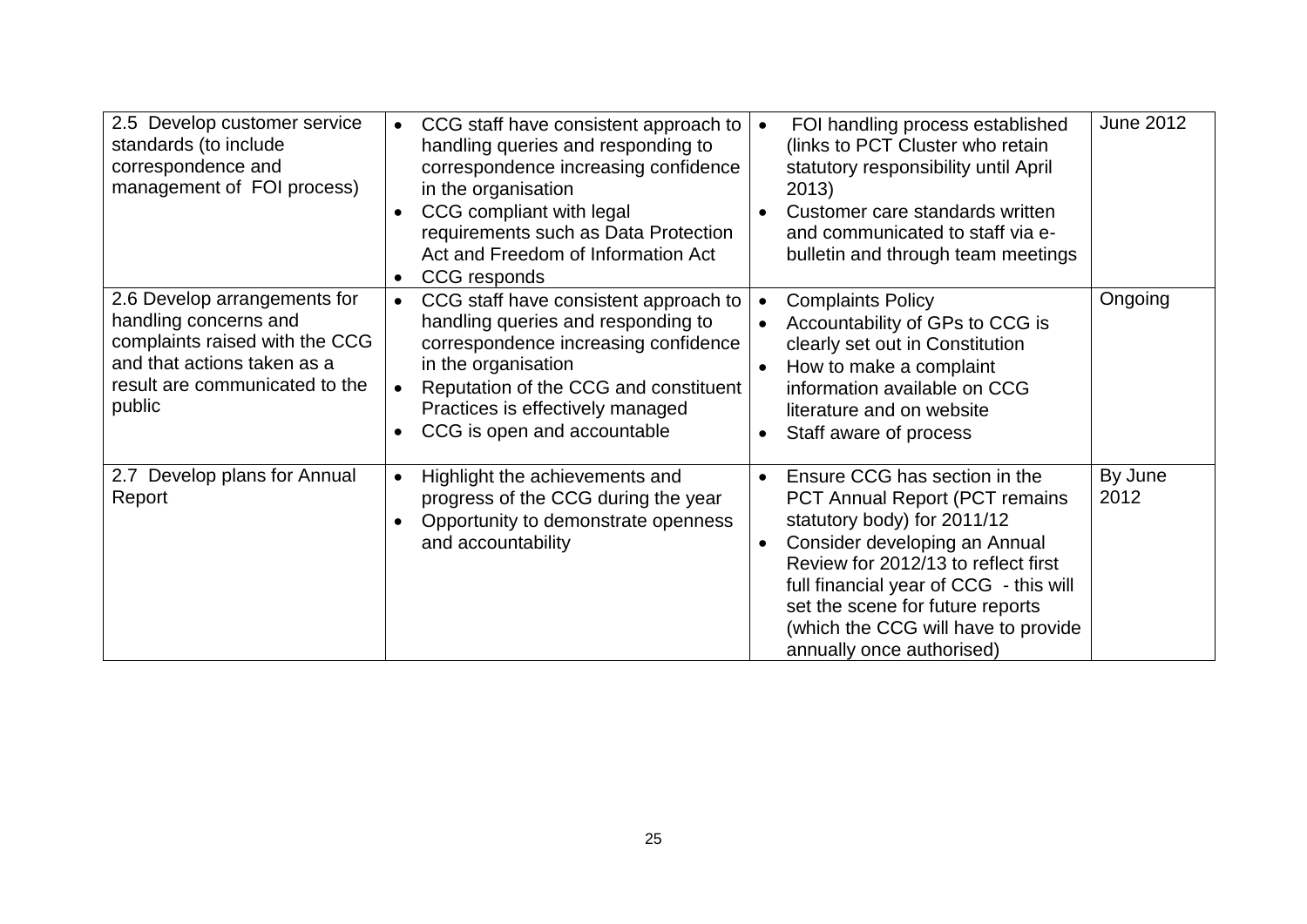### **3. Establishing excellent internal relations**

| <b>What</b>                                                                                                                                         | <b>Why</b>                                                                                                                                                                                                                                                                                                        | <b>How</b>                                                                                                                                                                                                | <b>When</b>                                                                                                                      |
|-----------------------------------------------------------------------------------------------------------------------------------------------------|-------------------------------------------------------------------------------------------------------------------------------------------------------------------------------------------------------------------------------------------------------------------------------------------------------------------|-----------------------------------------------------------------------------------------------------------------------------------------------------------------------------------------------------------|----------------------------------------------------------------------------------------------------------------------------------|
| 3.1 Establish monthly team<br>meetings/briefings for CCG staff                                                                                      | To keep staff up to date and provide<br>$\bullet$<br>opportunity for debate, questions and<br>feedback<br>To foster and maintain good morale<br>To ensure staff have the knowledge<br>they need and are encouraged to act<br>as ambassadors for the CCG<br>To support CCG Organisation<br><b>Development Plan</b> | Identify and communicate dates<br>$\bullet$<br>Develop content plan based on key<br>$\bullet$<br>milestones with opportunity to<br>factor in 'latest news'                                                | Meeting<br>schedule<br>complete<br>Content<br>development<br>ongoing                                                             |
| 3.2 Develop an e-bulletin for<br>staff and constituent GPs and<br>practice managers, setting out<br>strategic news, developments<br>and information | To ensure staff, clinicians and practice<br>$\bullet$<br>managers have the knowledge they<br>need and are encouraged to act as<br>ambassadors for the CCG                                                                                                                                                         | Template developed (reflecting<br>$\bullet$<br>design style)<br>E-bulletin timetable set (coinciding<br>$\bullet$<br>with Board Meetings)<br>Develop content plan based on key<br>$\bullet$<br>milestones | Interim<br>version<br>complete<br>and issued<br>monthly<br>(final version<br>reflecting<br>design style<br>will be<br>developed) |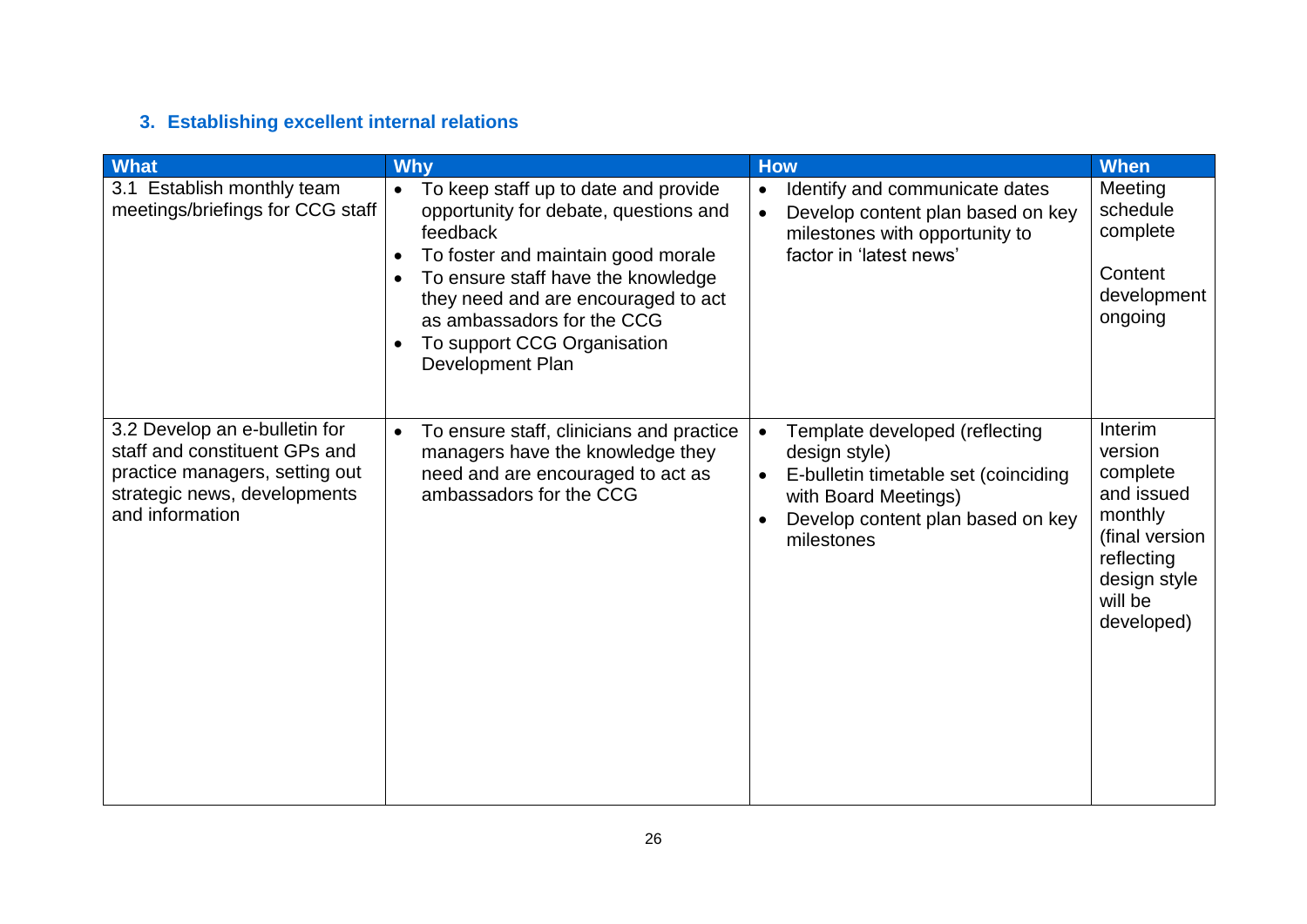| 3.3 Regular and consistent<br>briefings to locality groups            | To ensure staff, clinicians and practice<br>$\bullet$<br>managers have the knowledge they<br>need and are encouraged to act as<br>ambassadors for the CCG<br>To keep staff, clinicians and practice<br>managers up to date and provide<br>opportunity for debate, questions and<br>feedback | Powerpoint presentation provided<br>for each monthly locality meeting<br>reflecting key updates from the<br><b>CCG Board</b>                                              | Interim<br>version<br>complete<br>and issued<br>monthly<br>(final version<br>reflecting<br>design style<br>will be<br>developed |
|-----------------------------------------------------------------------|---------------------------------------------------------------------------------------------------------------------------------------------------------------------------------------------------------------------------------------------------------------------------------------------|---------------------------------------------------------------------------------------------------------------------------------------------------------------------------|---------------------------------------------------------------------------------------------------------------------------------|
| 3.4 Regular practice visits by<br><b>CCG Board Members</b>            | To keep staff, clinicians and practice<br>managers up to date and provide<br>opportunity for debate, questions and<br>feedback                                                                                                                                                              | Meeting schedule established<br>$\bullet$<br>Two-way feedback - you said, we<br>$\bullet$<br>did<br>Briefing packs prepared to ensure<br>$\bullet$<br>consistent messages | First cycle<br>complete<br>Second<br>cycle<br>underway                                                                          |
| 3.5 Develop user-friendly<br>intranet for CCG staff and<br>clinicians | To keep staff, clinicians and practice<br>managers up to date<br>To provide a central resource for<br>sharing documents and information<br>Facilitates dialogue between clinicians<br>and staff                                                                                             | Develop site plan<br>$\bullet$<br>Determine hosting arrangements<br>$\bullet$<br>Develop content<br>$\bullet$<br>Launch site<br>$\bullet$                                 | By end of<br><b>July 2012</b>                                                                                                   |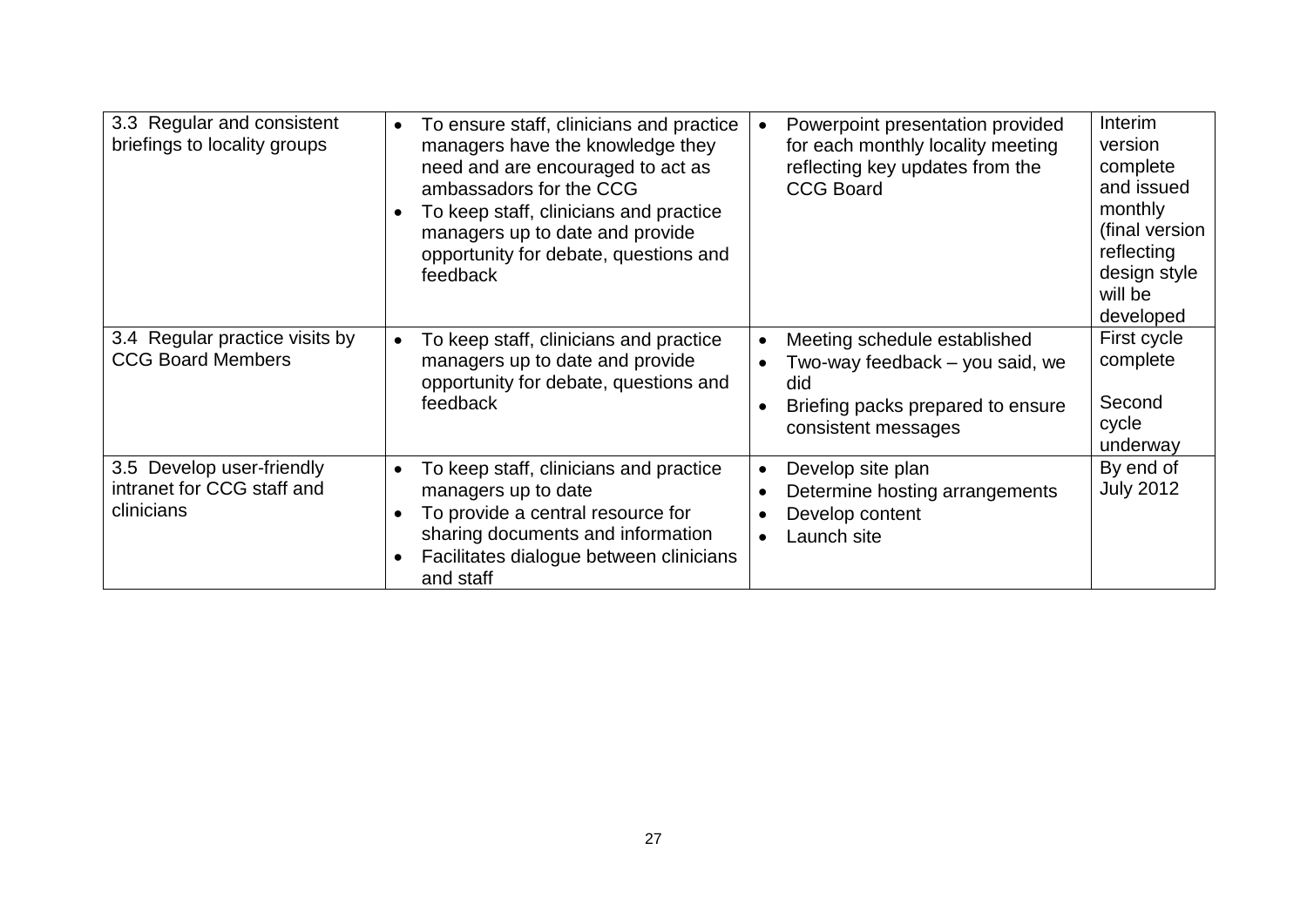### **4. Planning and delivering effective health campaigns**

| <b>What</b>                                                                                            | <b>Why</b>                                                                                                                                                                                                                     | <b>How</b>                                                                                                                                                                                                                                                                                                 | <b>When</b>     |
|--------------------------------------------------------------------------------------------------------|--------------------------------------------------------------------------------------------------------------------------------------------------------------------------------------------------------------------------------|------------------------------------------------------------------------------------------------------------------------------------------------------------------------------------------------------------------------------------------------------------------------------------------------------------|-----------------|
| 4.1 Develop and implement<br>communications campaigns<br>that build on social marketing<br>methodology | Contribution to service redesign and<br>$\bullet$<br>commissioning, helping to ensure<br>significant and sustained behaviour<br>change, particularly in the challenges<br>of healthy living and appropriate use of<br>services | Identify key priority areas and<br>$\bullet$<br>develop campaign calendar (taking<br>account of the work and campaigns<br>of other key partners such as<br>CCGs, PCT Cluster, NHS<br>organisations and local authorities)<br>Develop specific, tangible key<br>performance indicators for each<br>campaign | Ongoing         |
| 4.2 Develop innovative use of<br>new media, such as Facebook,<br>twitter and YouTube                   | To deliver messages and encourage<br>two-way dialogue<br>To engage with traditionally hard-to-<br>reach audiences<br>To improve accessibility of information<br>To encourage debate and stimulate<br>feedback                  | <b>Establish CCG accounts</b><br>$\bullet$<br>Develop content<br>$\bullet$<br>Develop timetable of key<br>$\bullet$<br>milestones and events<br>Ensure new media channels built<br>$\bullet$<br>into other communications plans<br>Identify and train relevant CCG staff<br>$\bullet$<br>on use of sites   | By June<br>2012 |